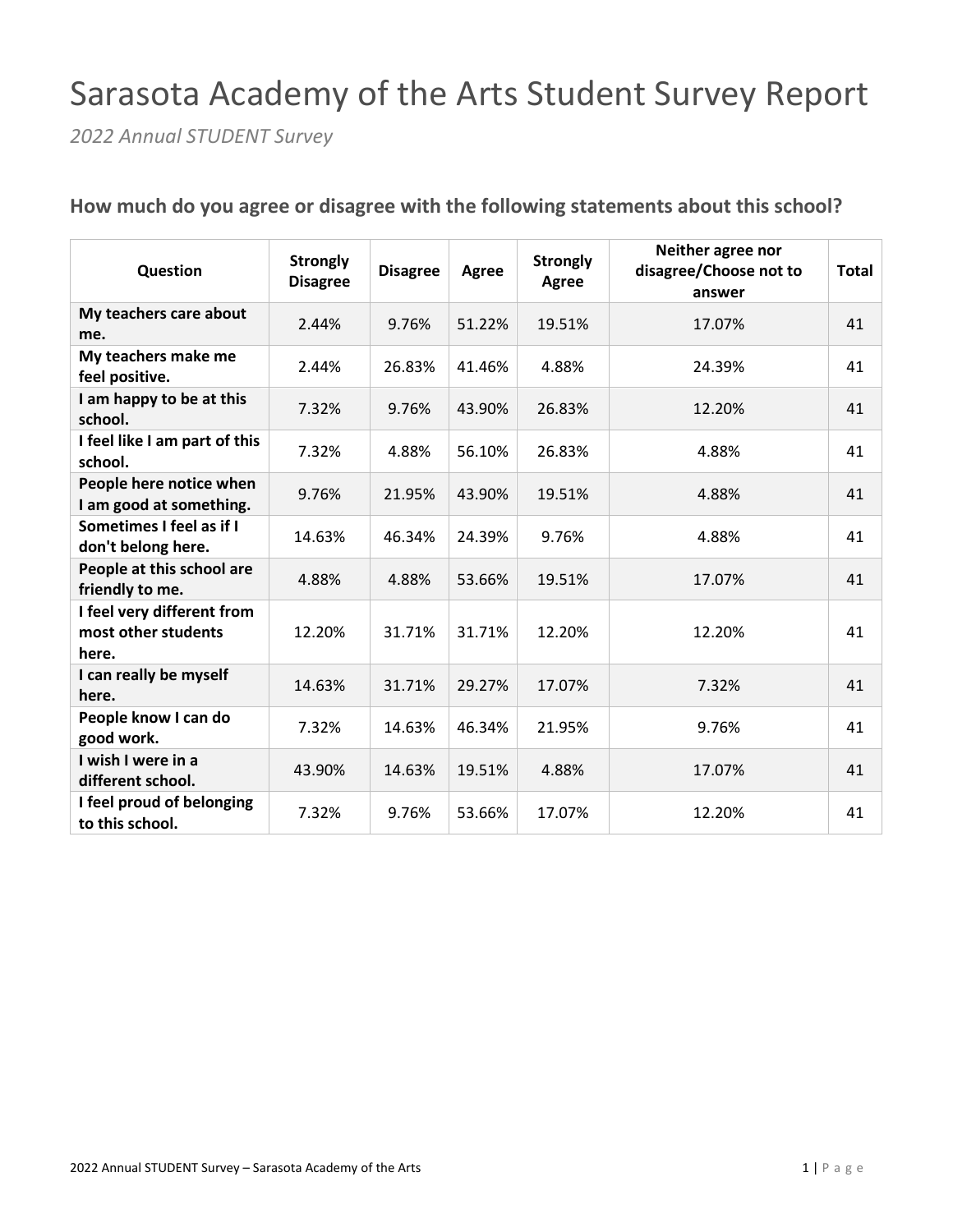**This question is about bullying. Bullying happens when one or more students tease, threaten, spread rumors about, hit, shove or hurt another student. It is not bullying when students of about the same strength or power argue or fight or tease each other in a friendly way. Bullies are usually stronger, or have more friends or money, or some other power over the student being bullied. Usually, bullying happens over and over, or the student being bullied thinks it might happen over and over. How strongly do you agree or disagree with the following statements about this school?** 

| Question                                                | <b>Strongly</b><br><b>Disagree</b> | <b>Disagree</b> | Agree  | <b>Strongly</b><br>Agree | Neither agree nor<br>disagree/Choose not to<br>answer | <b>Total</b> |
|---------------------------------------------------------|------------------------------------|-----------------|--------|--------------------------|-------------------------------------------------------|--------------|
| <b>Students at this school</b><br>are often bullied.    | 12.50%                             | 27.50%          | 30.00% | 17.50%                   | 12.50%                                                | 40           |
| <b>Students at this school</b><br>try to stop bullying. | 10.00%                             | 35.00%          | 35.00% | 5.00%                    | 15.00%                                                | 40           |
| Staff at this school try<br>to stop bullying.           | 12.50%                             | 17.50%          | 27.50% | 32.50%                   | 10.00%                                                | 40           |

**This question is about cyberbullying. Cyberbullying is bullying that takes place using electronic technology. Examples of cyberbullying include mean text messages or emails, rumors sent by email or posted on social networking sites, and embarrassing pictures, videos, websites, or fake profiles. How strongly do you agree or disagree with the following statements about this school?** 

| Students often spread mean rumors or lies about others at this school on the internet (i.e.,<br>Facebook, email, and instant messages). | Percentage |
|-----------------------------------------------------------------------------------------------------------------------------------------|------------|
| <b>Strongly Disagree</b>                                                                                                                | 7.50%      |
| <b>Disagree</b>                                                                                                                         | 5.00%      |
| Agree                                                                                                                                   | 32.50%     |
| <b>Strongly Agree</b>                                                                                                                   | 32.50%     |
| Neither agree or disagree/Choose not to answer                                                                                          | 22.50%     |
| <b>Total</b>                                                                                                                            | 40         |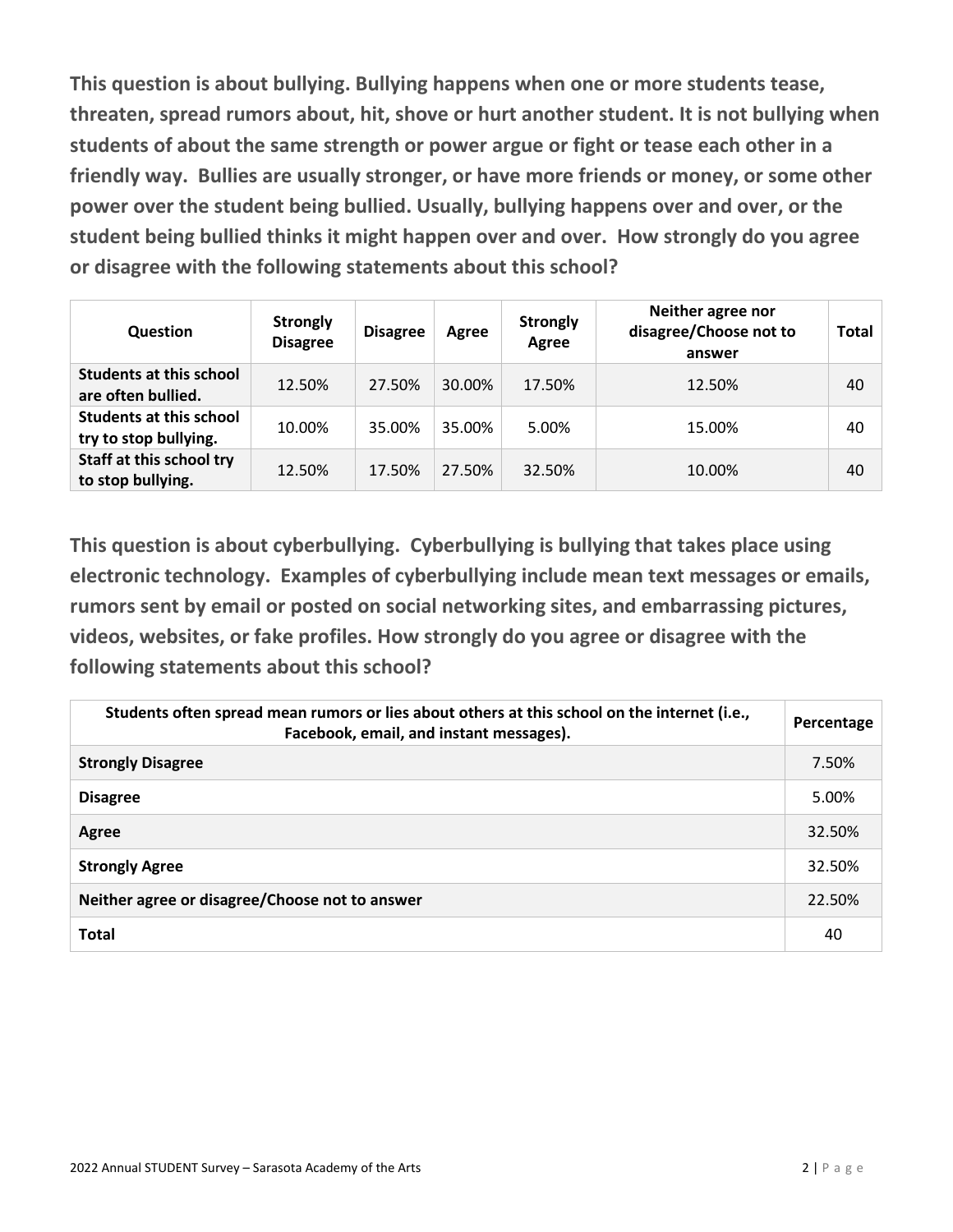| Question                                                                                             | <b>Strongly</b><br><b>Disagree</b> | <b>Disagree</b> | Agree  | <b>Strongly</b><br>Agree | Neither agree nor<br>disagree/Choose not to<br>answer | Total |
|------------------------------------------------------------------------------------------------------|------------------------------------|-----------------|--------|--------------------------|-------------------------------------------------------|-------|
| I can talk to my teachers<br>about problems I am having in<br>class.                                 | 7.69%                              | 25.64%          | 33.33% | 15.38%                   | 17.95%                                                | 39    |
| I can talk to a teacher or other<br>adult at this school about<br>something that is bothering<br>me. | 5.13%                              | 25.64%          | 33.33% | 23.08%                   | 12.82%                                                | 39    |
| Teachers are available when I<br>need to talk with them.                                             | 2.56%                              | 23.08%          | 33.33% | 17.95%                   | 23.08%                                                | 39    |
| My teachers give me<br>individual attention when I<br>need it.                                       | 2.56%                              | 33.33%          | 35.90% | 12.82%                   | 15.38%                                                | 39    |
| There's at least one teacher or<br>other adult in this school I can<br>talk to if I have a problem.  | 2.56%                              | 15.38%          | 51.28% | 28.21%                   | 2.56%                                                 | 39    |
| Teachers here are not<br>interested in people like me.                                               | 25.64%                             | 28.21%          | 15.38% | 5.13%                    | 25.64%                                                | 39    |
| The teachers here respect me.                                                                        | 2.56%                              | 7.69%           | 41.03% | 23.08%                   | 25.64%                                                | 39    |

| Question                                                                          | <b>Strongly</b><br><b>Disagree</b> | <b>Disagree</b> | Agree  | <b>Strongly</b><br>Agree | Neither agree nor<br>disagree/Choose not to<br>answer | <b>Total</b> |
|-----------------------------------------------------------------------------------|------------------------------------|-----------------|--------|--------------------------|-------------------------------------------------------|--------------|
| My teachers make it clear to<br>me when I have misbehaved<br>in class.            | $0.00\%$                           | $0.00\%$        | 55.26% | 36.84%                   | 7.89%                                                 | 38           |
| My teachers expect me to<br>do my best all the time.                              | $0.00\%$                           | 2.63%           | 50.00% | 39.47%                   | 7.89%                                                 | 38           |
| My teachers praise me<br>when I work hard in school.                              | 10.53%                             | 28.95%          | 31.58% | 7.89%                    | 21.05%                                                | 38           |
| <b>Adults working at this</b><br>school reward students for<br>positive behavior. | 10.53%                             | 21.05%          | 44.74% | 7.89%                    | 15.79%                                                | 38           |
| My teachers handle<br>disruptions well in class.                                  | 7.89%                              | 13.16%          | 44.74% | 13.16%                   | 21.05%                                                | 38           |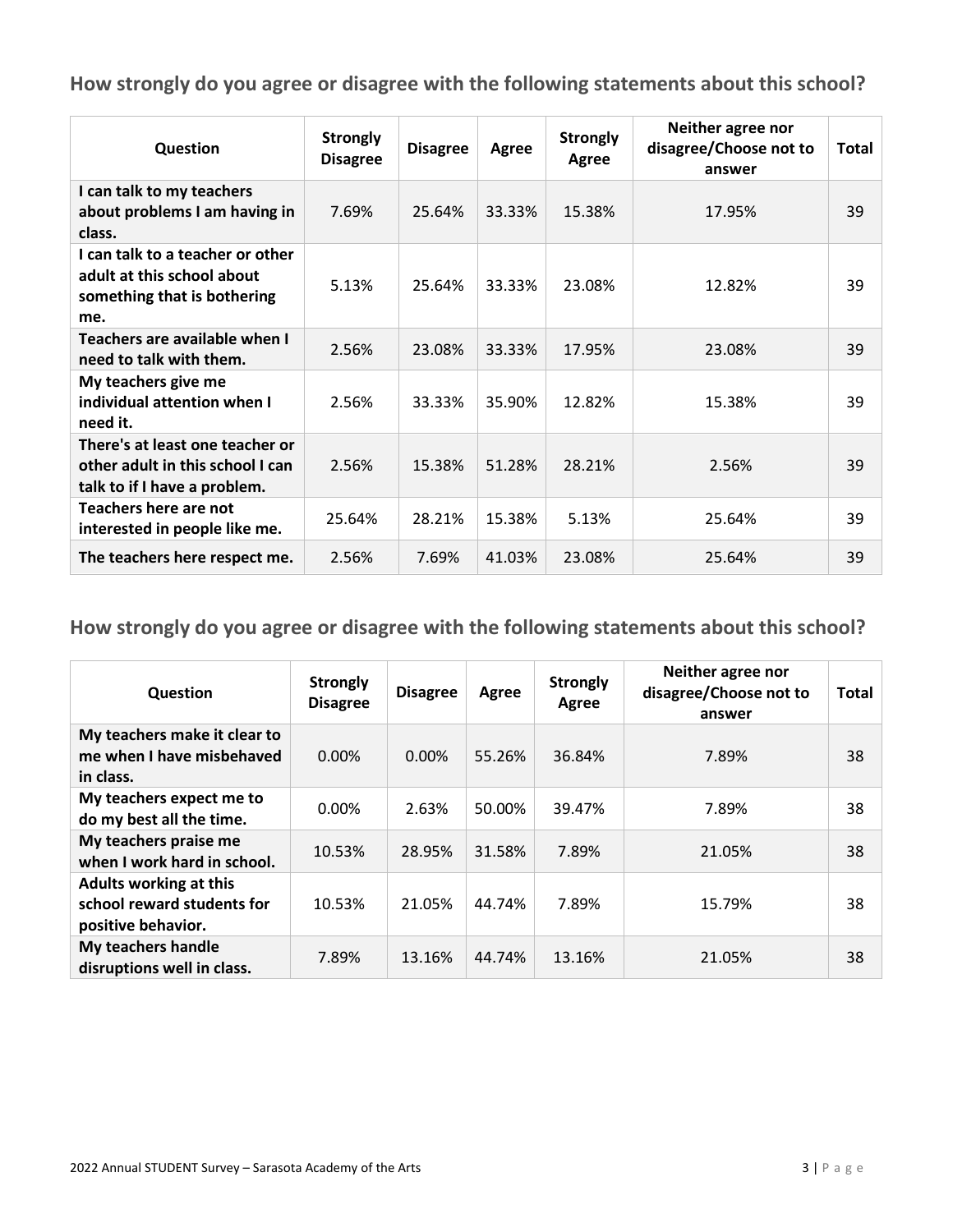| Question                                                                                           | <b>Strongly</b><br><b>Disagree</b> | <b>Disagree</b> | Agree  | <b>Strongly</b><br>Agree | Neither agree nor<br>disagree/Choose not to<br>answer | Total |
|----------------------------------------------------------------------------------------------------|------------------------------------|-----------------|--------|--------------------------|-------------------------------------------------------|-------|
| At this school, students have<br>chances to help decide things<br>like class activities and rules. | 21.05%                             | 21.05%          | 23.68% | 21.05%                   | 13.16%                                                | 38    |
| I have chances to be part of<br>class discussions or activities.                                   | $0.00\%$                           | 5.26%           | 78.95% | 15.79%                   | 0.00%                                                 | 38    |
| The things I'm learning in<br>school are important to me.                                          | 7.89%                              | 10.53%          | 44.74% | 10.53%                   | 26.32%                                                | 38    |
| My teachers often connect<br>what I am learning to life<br>outside the classroom.                  | 26.32%                             | 23.68%          | 36.84% | 2.63%                    | 10.53%                                                | 38    |
| I am included in many<br>activities at this school.                                                | 2.63%                              | 10.53%          | 50.00% | 23.68%                   | 13.16%                                                | 38    |
| My school helps me<br>understand about college and<br>career options.                              | 23.68%                             | 26.32%          | 23.68% | 10.53%                   | 15.79%                                                | 38    |

| Question                                                                                                                      | <b>Strongly</b><br><b>Disagree</b> | <b>Disagree</b> | Agree  | <b>Strongly</b><br>Agree | Neither agree nor<br>disagree/Choose not<br>to answer | Total |
|-------------------------------------------------------------------------------------------------------------------------------|------------------------------------|-----------------|--------|--------------------------|-------------------------------------------------------|-------|
| I feel safe at this school.                                                                                                   | 0.00%                              | 15.79%          | 60.53% | 15.79%                   | 7.89%                                                 | 38    |
| Students at this school get along<br>well with each other.                                                                    | 5.26%                              | 18.42%          | 42.11% | 5.26%                    | 28.95%                                                | 38    |
| People of different cultural<br>backgrounds, races, or<br>ethnicities get along well at this<br>school.                       | 2.63%                              | 2.63%           | 44.74% | 47.37%                   | 2.63%                                                 | 38    |
| Adults working at this school<br>help students develop strategies<br>to understand and control their<br>feelings and actions. | 15.79%                             | 13.16%          | 34.21% | 15.79%                   | 21.05%                                                | 38    |
| Students at this school stop and<br>think before doing anything<br>when they get angry.                                       | 28.95%                             | 34.21%          | 13.16% | 2.63%                    | 21.05%                                                | 38    |
| At this school, students work on<br>listening to others to understand<br>what they are trying to say.                         | 21.05%                             | 42.11%          | 21.05% | 2.63%                    | 13.16%                                                | 38    |
| Other students in this school<br>take my opinion seriously.                                                                   | 18.42%                             | 26.32%          | 28.95% | 10.53%                   | 15.79%                                                | 38    |
| Other students here like the way<br>I am.                                                                                     | 13.16%                             | 7.89%           | 44.74% | 13.16%                   | 21.05%                                                | 38    |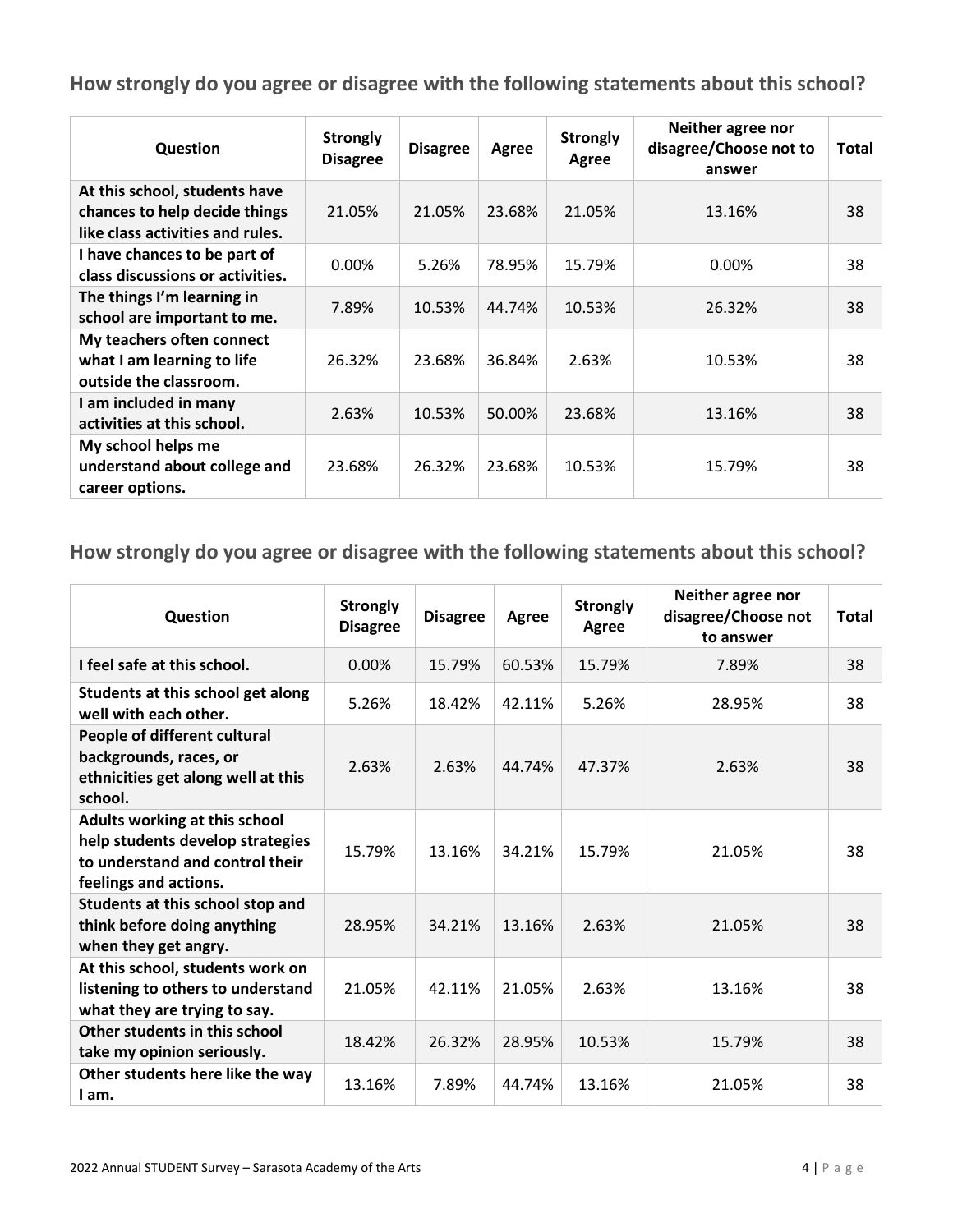| Question                                                                                                     | <b>Strongly</b><br><b>Disagree</b> | <b>Disagree</b> | Agree  | <b>Strongly</b><br>Agree | Neither agree nor<br>disagree/Choose not to<br>answer | <b>Total</b> |
|--------------------------------------------------------------------------------------------------------------|------------------------------------|-----------------|--------|--------------------------|-------------------------------------------------------|--------------|
| I sometimes stay home<br>because I don't feel safe at this<br>school.                                        | 42.11%                             | 34.21%          | 5.26%  | 5.26%                    | 13.16%                                                | 38           |
| If I am absent, there is a<br>teacher or some other adult at<br>school that will notice my<br>absence.       | 7.89%                              | 13.16%          | 34.21% | 34.21%                   | 10.53%                                                | 38           |
| Students at this school are<br>teased or picked on about<br>their race or ethnicity.                         | 31.58%                             | 28.95%          | 18.42% | 7.89%                    | 13.16%                                                | 38           |
| <b>Students at this school are</b><br>teased or picked on about<br>their cultural background or<br>religion. | 34.21%                             | 34.21%          | 13.16% | 7.89%                    | 10.53%                                                | 38           |
| <b>Students at this school are</b><br>teased or picked on about<br>their physical or mental<br>disability.   | 21.05%                             | 23.68%          | 36.84% | 13.16%                   | 5.26%                                                 | 38           |
| It is hard for people like me to<br>be accepted here.                                                        | 34.21%                             | 39.47%          | 5.26%  | 7.89%                    | 13.16%                                                | 38           |
| <b>Most teachers in this school</b><br>are interested in me.                                                 | 7.89%                              | 28.95%          | 31.58% | 13.16%                   | 18.42%                                                | 38           |

| Question                                                                                                                                                                         | <b>Strongly</b><br><b>Disagree</b> | <b>Disagree</b> | Agree  | <b>Strongly</b><br>Agree | Neither agree nor<br>disagree/Choose not<br>to answer | <b>Total</b> |
|----------------------------------------------------------------------------------------------------------------------------------------------------------------------------------|------------------------------------|-----------------|--------|--------------------------|-------------------------------------------------------|--------------|
| Students know what to do if there<br>is an emergency, natural disaster<br>(tornado, flood) or a dangerous<br>situation (e.g. violent person on<br>campus) during the school day. | 7.89%                              | 5.26%           | 39.47% | 42.11%                   | 5.26%                                                 | 38           |
| If students hear about a threat to<br>school or student safety, they<br>would report it to someone in<br>authority.                                                              | 5.26%                              | 21.05%          | 39.47% | 26.32%                   | 7.89%                                                 | 38           |
| I feel safe going to and from this<br>school.                                                                                                                                    | 2.63%                              | 7.89%           | 55.26% | 26.32%                   | 7.89%                                                 | 38           |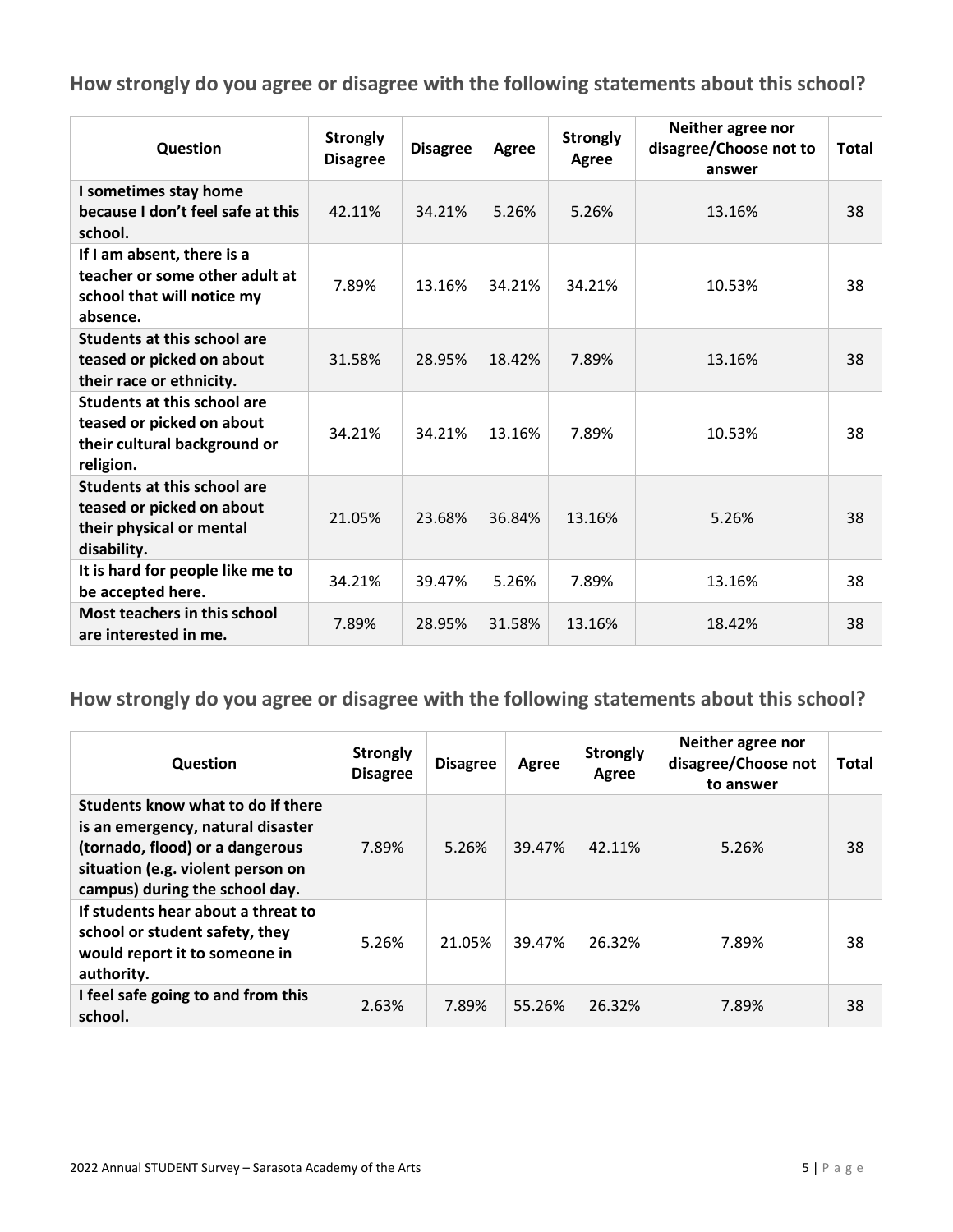| Question                                                                                       | <b>Strongly</b><br><b>Disagree</b> | <b>Disagree</b> | Agree  | <b>Strongly</b><br>Agree | Neither agree nor<br>disagree/Choose not to<br>answer | Total |
|------------------------------------------------------------------------------------------------|------------------------------------|-----------------|--------|--------------------------|-------------------------------------------------------|-------|
| All students are treated the<br>same, regardless of whether<br>their parents are rich or poor. | $0.00\%$                           | 29.73%          | 48.65% | 18.92%                   | 2.70%                                                 | 37    |
| Boys and girls are treated<br>equally well.                                                    | 16.22%                             | 27.03%          | 29.73% | 10.81%                   | 16.22%                                                | 37    |
| School rules are applied<br>equally to all students.                                           | 18.92%                             | 24.32%          | 32.43% | 10.81%                   | 13.51%                                                | 37    |
| Discipline is fair.                                                                            | 13.51%                             | 27.03%          | 32.43% | 10.81%                   | 16.22%                                                | 37    |
| I am treated with as much<br>respect as other students.                                        | 18.92%                             | 16.22%          | 35.14% | 18.92%                   | 10.81%                                                | 37    |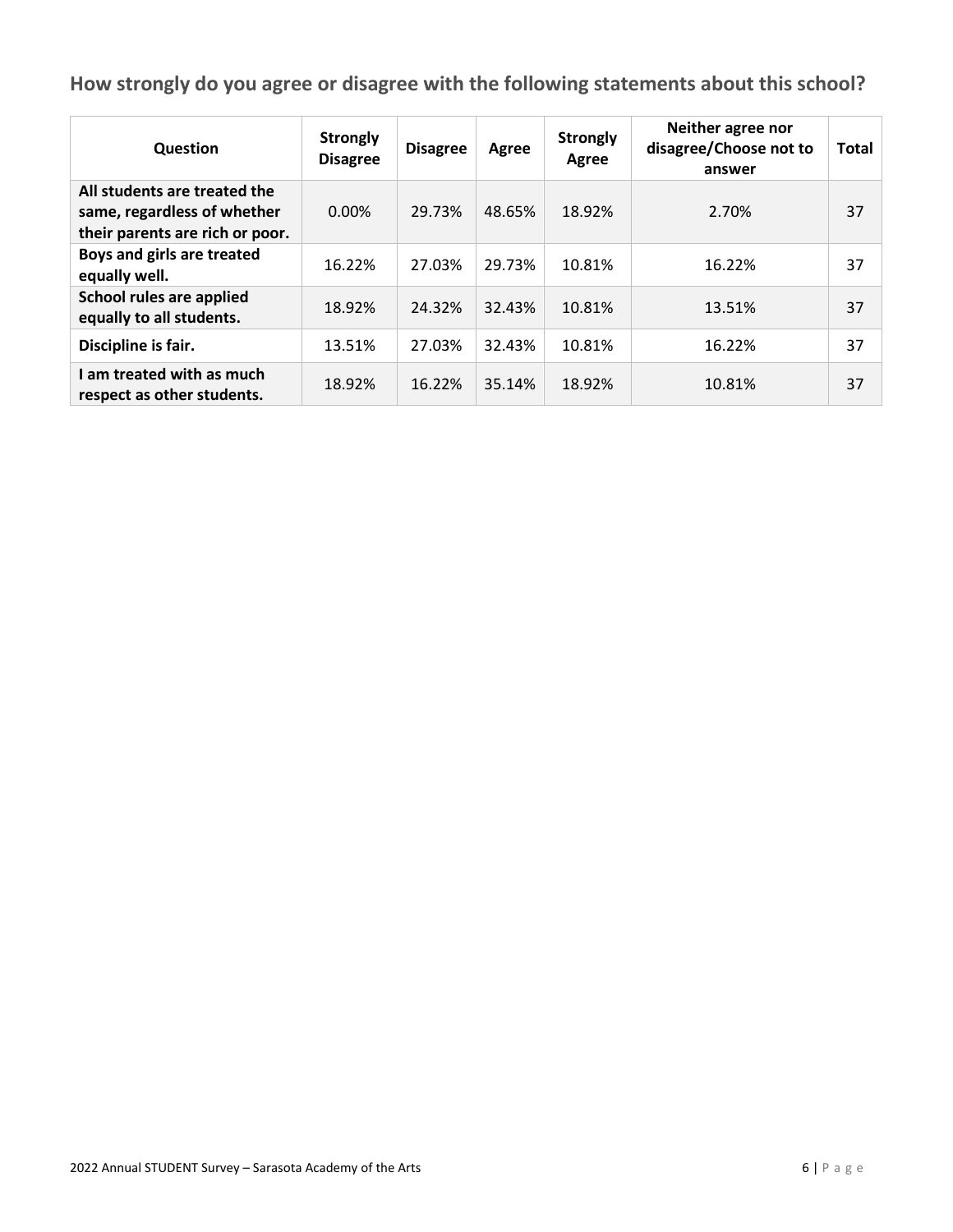#### Sarasota School of Arts and Sciences Annual Student Survey Report *2022 Annual STUDENT Survey*

| Question                                                   | <b>Strongly</b><br><b>Disagree</b> | <b>Disagree</b> | Agree  | <b>Strongly</b><br>Agree | Neither agree nor<br>disagree/Choose not to<br>answer | Total |
|------------------------------------------------------------|------------------------------------|-----------------|--------|--------------------------|-------------------------------------------------------|-------|
| My teachers care about<br>me.                              | 2.94%                              | 6.09%           | 50.21% | 29.83%                   | 10.92%                                                | 476   |
| My teachers make me<br>feel positive.                      | 4.41%                              | 13.45%          | 53.36% | 18.49%                   | 10.29%                                                | 476   |
| I am happy to be at this<br>school.                        | 6.72%                              | 10.29%          | 40.55% | 35.08%                   | 7.35%                                                 | 476   |
| I feel like I am part of this<br>school.                   | 3.57%                              | 13.87%          | 50.00% | 26.05%                   | 6.51%                                                 | 476   |
| People here notice when<br>I am good at something.         | 6.93%                              | 21.85%          | 43.49% | 20.17%                   | 7.56%                                                 | 476   |
| Sometimes I feel as if I<br>don't belong here.             | 22.27%                             | 39.92%          | 21.22% | 8.82%                    | 7.77%                                                 | 476   |
| People at this school are<br>friendly to me.               | 4.41%                              | 9.03%           | 52.73% | 24.58%                   | 9.24%                                                 | 476   |
| I feel very different from<br>most other students<br>here. | 13.03%                             | 39.50%          | 24.79% | 12.82%                   | 9.87%                                                 | 476   |
| I can really be myself<br>here.                            | 8.19%                              | 21.01%          | 42.86% | 17.02%                   | 10.92%                                                | 476   |
| People know I can do<br>good work.                         | 3.36%                              | 9.24%           | 53.99% | 26.05%                   | 7.35%                                                 | 476   |
| I wish I were in a<br>different school.                    | 43.70%                             | 32.35%          | 7.56%  | 5.67%                    | 10.71%                                                | 476   |
| I feel proud of belonging<br>to this school.               | 3.99%                              | 7.35%           | 45.38% | 30.67%                   | 12.61%                                                | 476   |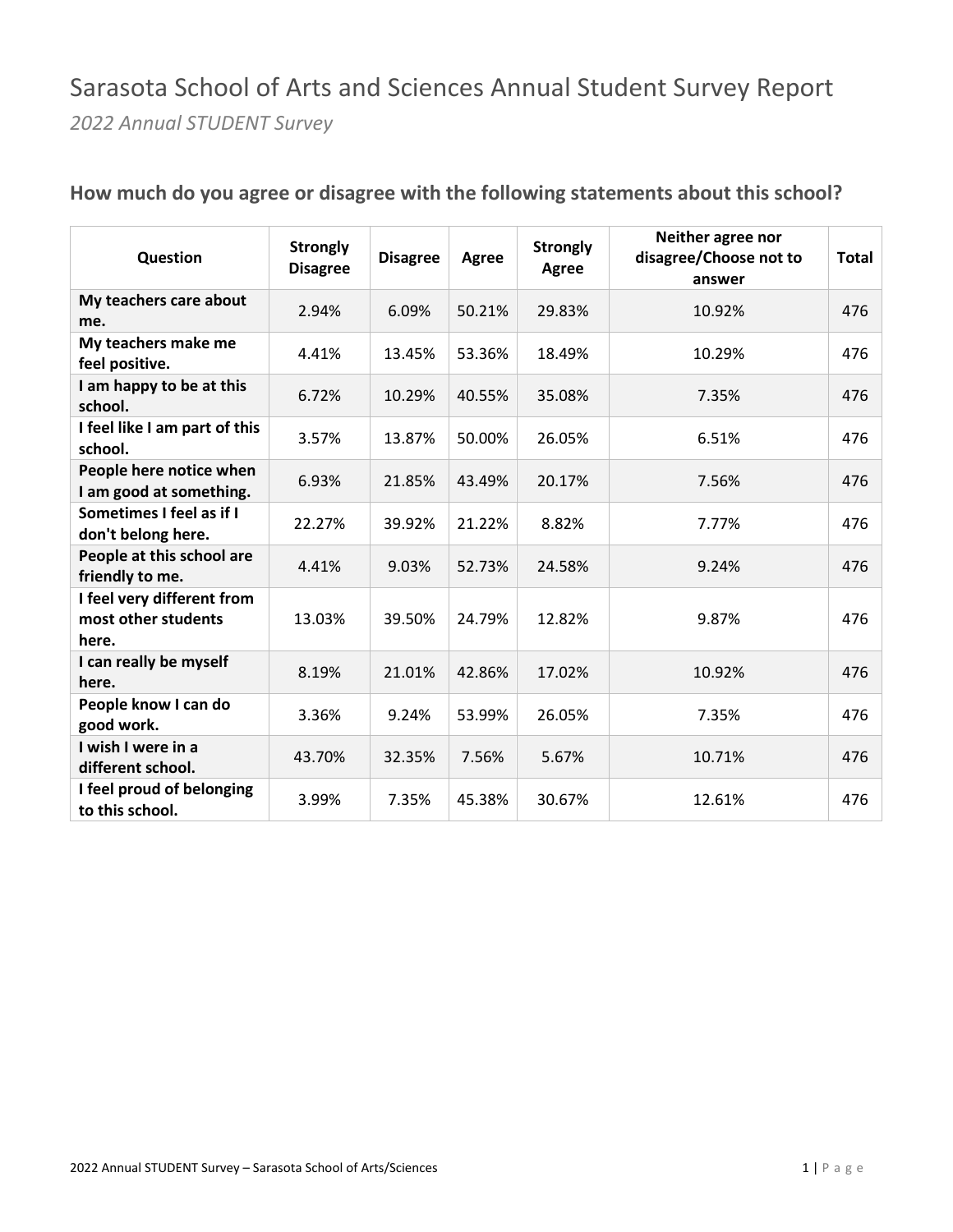**This question is about bullying. Bullying happens when one or more students tease, threaten, spread rumors about, hit, shove or hurt another student. It is not bullying when students of about the same strength or power argue or fight or tease each other in a friendly way. Bullies are usually stronger, or have more friends or money, or some other power over the student being bullied. Usually, bullying happens over and over, or the student being bullied thinks it might happen over and over. How strongly do you agree or disagree with the following statements about this school?** 

| Question                                                | <b>Strongly</b><br><b>Disagree</b> | <b>Disagree</b> | Agree  | <b>Strongly</b><br>Agree | Neither agree nor<br>disagree/Choose not to<br>answer | <b>Total</b> |
|---------------------------------------------------------|------------------------------------|-----------------|--------|--------------------------|-------------------------------------------------------|--------------|
| <b>Students at this school</b><br>are often bullied.    | 13.80%                             | 36.73%          | 22.93% | 13.16%                   | 13.38%                                                | 471          |
| <b>Students at this school</b><br>try to stop bullying. | 12.74%                             | 29.51%          | 33.76% | 12.74%                   | 11.25%                                                | 471          |
| Staff at this school try<br>to stop bullying.           | 4.67%                              | 8.49%           | 33.12% | 46.92%                   | 6.79%                                                 | 471          |

**This question is about cyberbullying. Cyberbullying is bullying that takes place using electronic technology. Examples of cyberbullying include mean text messages or emails, rumors sent by email or posted on social networking sites, and embarrassing pictures, videos, websites, or fake profiles. How strongly do you agree or disagree with the following statements about this school?** 

| Students often spread mean rumors or lies about others at this school on the internet (i.e.,<br>Facebook, email, and instant messages). | Percentage |
|-----------------------------------------------------------------------------------------------------------------------------------------|------------|
| <b>Strongly Disagree</b>                                                                                                                | 7.66%      |
| <b>Disagree</b>                                                                                                                         | 20.43%     |
| Agree                                                                                                                                   | 25.32%     |
| <b>Strongly Agree</b>                                                                                                                   | 28.51%     |
| Neither agree or disagree/Choose not to answer                                                                                          | 18.09%     |
| <b>Total</b>                                                                                                                            | 470        |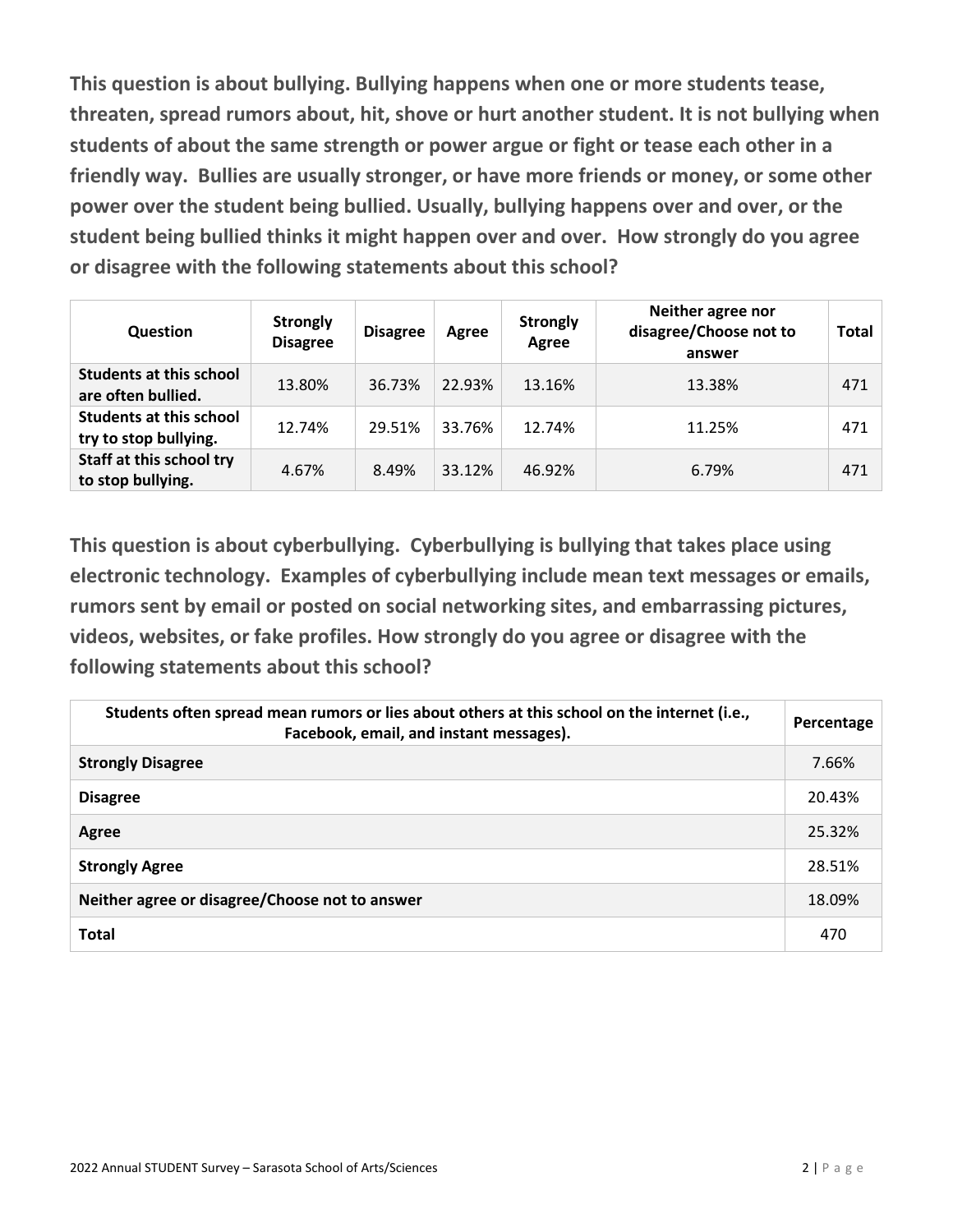| <b>Question</b>                                                                                      | <b>Strongly</b><br><b>Disagree</b> | <b>Disagree</b> | <b>Agree</b> | <b>Strongly</b><br>Agree | Neither agree nor<br>disagree/Choose not to<br>answer | Total |
|------------------------------------------------------------------------------------------------------|------------------------------------|-----------------|--------------|--------------------------|-------------------------------------------------------|-------|
| I can talk to my teachers<br>about problems I am having in<br>class.                                 | 8.37%                              | 15.02%          | 47.21%       | 21.67%                   | 7.73%                                                 | 466   |
| I can talk to a teacher or other<br>adult at this school about<br>something that is bothering<br>me. | 7.73%                              | 16.52%          | 46.78%       | 21.46%                   | 7.51%                                                 | 466   |
| Teachers are available when I<br>need to talk with them.                                             | 4.08%                              | 12.23%          | 56.01%       | 17.38%                   | 10.30%                                                | 466   |
| My teachers give me<br>individual attention when I<br>need it.                                       | 4.51%                              | 19.10%          | 48.50%       | 15.24%                   | 12.66%                                                | 466   |
| There's at least one teacher or<br>other adult in this school I can<br>talk to if I have a problem.  | 4.08%                              | 7.08%           | 42.70%       | 39.91%                   | 6.22%                                                 | 466   |
| Teachers here are not<br>interested in people like me.                                               | 31.97%                             | 44.64%          | 7.73%        | 3.00%                    | 12.66%                                                | 466   |
| The teachers here respect me.                                                                        | 3.86%                              | 7.51%           | 53.22%       | 21.24%                   | 14.16%                                                | 466   |

| Question                                                                          | <b>Strongly</b><br><b>Disagree</b> | <b>Disagree</b> | Agree  | <b>Strongly</b><br>Agree | Neither agree nor<br>disagree/Choose not to<br>answer | <b>Total</b> |
|-----------------------------------------------------------------------------------|------------------------------------|-----------------|--------|--------------------------|-------------------------------------------------------|--------------|
| My teachers make it clear to<br>me when I have misbehaved<br>in class.            | 2.38%                              | 1.73%           | 55.41% | 34.85%                   | 5.63%                                                 | 462          |
| My teachers expect me to<br>do my best all the time.                              | 0.87%                              | 5.41%           | 44.16% | 45.02%                   | 4.55%                                                 | 462          |
| My teachers praise me<br>when I work hard in school.                              | 8.01%                              | 25.32%          | 43.07% | 11.26%                   | 12.34%                                                | 462          |
| <b>Adults working at this</b><br>school reward students for<br>positive behavior. | 7.14%                              | 20.35%          | 46.75% | 18.61%                   | 7.14%                                                 | 462          |
| My teachers handle<br>disruptions well in class.                                  | 4.11%                              | 12.34%          | 50.00% | 20.13%                   | 13.42%                                                | 462          |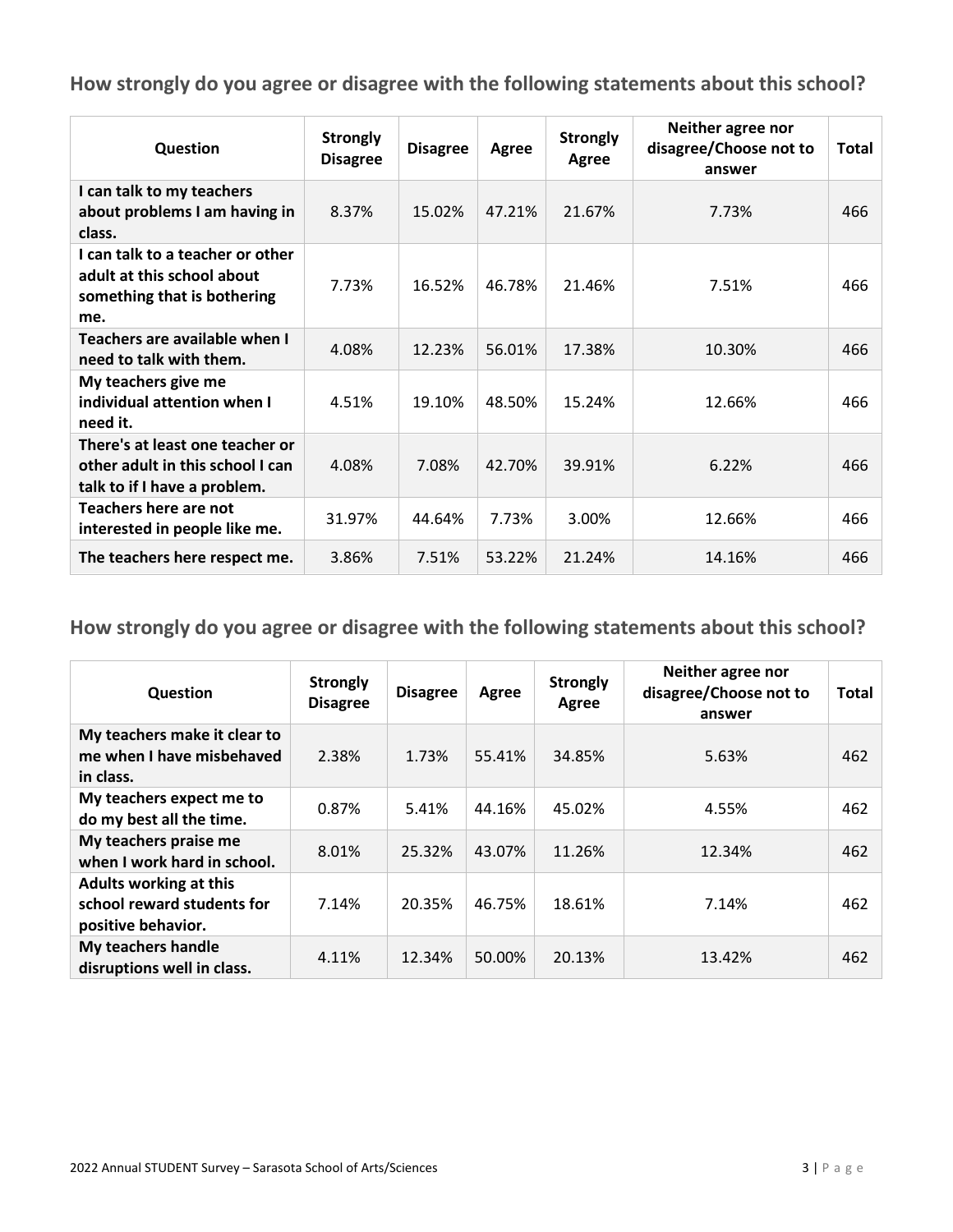| Question                                                                                           | <b>Strongly</b><br><b>Disagree</b> | <b>Disagree</b> | Agree  | <b>Strongly</b><br>Agree | Neither agree nor<br>disagree/Choose not to<br>answer | <b>Total</b> |
|----------------------------------------------------------------------------------------------------|------------------------------------|-----------------|--------|--------------------------|-------------------------------------------------------|--------------|
| At this school, students have<br>chances to help decide things<br>like class activities and rules. | 12.85%                             | 25.27%          | 39.65% | 11.76%                   | 10.46%                                                | 459          |
| I have chances to be part of<br>class discussions or activities.                                   | 1.31%                              | 6.10%           | 61.44% | 26.36%                   | 4.79%                                                 | 459          |
| The things I'm learning in<br>school are important to me.                                          | 4.79%                              | 15.25%          | 43.14% | 25.71%                   | 11.11%                                                | 459          |
| My teachers often connect<br>what I am learning to life<br>outside the classroom.                  | 10.68%                             | 23.53%          | 41.18% | 12.64%                   | 11.98%                                                | 459          |
| I am included in many<br>activities at this school.                                                | 5.66%                              | 19.39%          | 47.06% | 20.70%                   | 7.19%                                                 | 459          |
| My school helps me<br>understand about college and<br>career options.                              | 10.24%                             | 19.39%          | 38.78% | 19.61%                   | 11.98%                                                | 459          |

| Question                                                                                                                      | <b>Strongly</b><br><b>Disagree</b> | <b>Disagree</b> | Agree  | <b>Strongly</b><br>Agree | Neither agree nor<br>disagree/Choose not<br>to answer | Total |
|-------------------------------------------------------------------------------------------------------------------------------|------------------------------------|-----------------|--------|--------------------------|-------------------------------------------------------|-------|
| I feel safe at this school.                                                                                                   | 3.55%                              | 8.20%           | 43.46% | 36.36%                   | 8.43%                                                 | 451   |
| Students at this school get along<br>well with each other.                                                                    | 10.42%                             | 22.62%          | 42.79% | 9.31%                    | 14.86%                                                | 451   |
| People of different cultural<br>backgrounds, races, or<br>ethnicities get along well at this<br>school.                       | 3.77%                              | 7.76%           | 47.89% | 32.59%                   | 7.98%                                                 | 451   |
| Adults working at this school<br>help students develop strategies<br>to understand and control their<br>feelings and actions. | 5.54%                              | 14.63%          | 47.89% | 20.62%                   | 11.31%                                                | 451   |
| Students at this school stop and<br>think before doing anything<br>when they get angry.                                       | 23.50%                             | 36.59%          | 19.51% | 5.32%                    | 15.08%                                                | 451   |
| At this school, students work on<br>listening to others to understand<br>what they are trying to say.                         | 12.20%                             | 29.05%          | 37.69% | 7.10%                    | 13.97%                                                | 451   |
| Other students in this school<br>take my opinion seriously.                                                                   | 13.75%                             | 24.39%          | 37.03% | 7.98%                    | 16.85%                                                | 451   |
| Other students here like the way<br>I am.                                                                                     | 7.54%                              | 8.20%           | 46.34% | 19.29%                   | 18.63%                                                | 451   |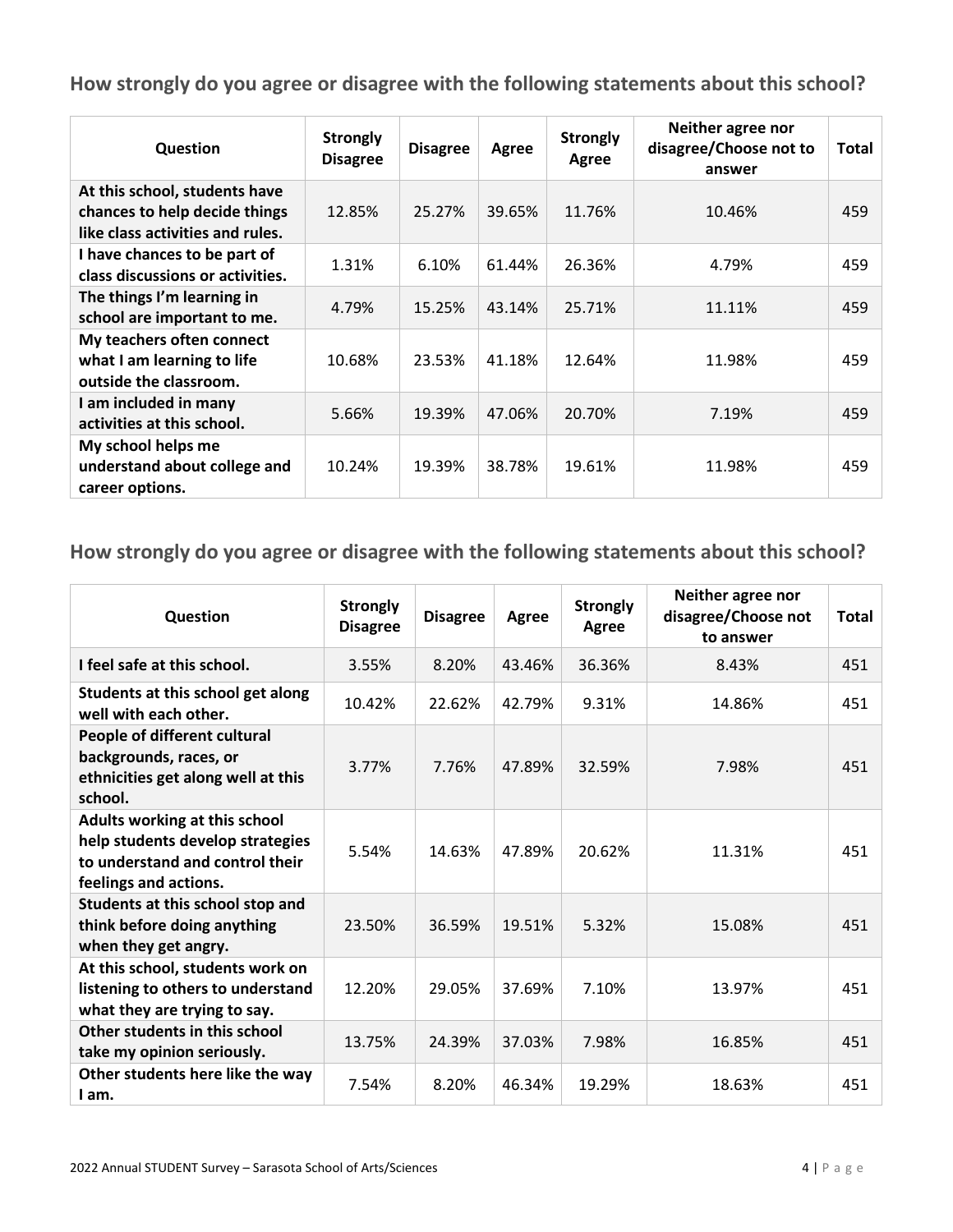| Question                                                                                                     | <b>Strongly</b><br><b>Disagree</b> | <b>Disagree</b> | Agree  | <b>Strongly</b><br>Agree | Neither agree nor<br>disagree/Choose not to<br>answer | <b>Total</b> |
|--------------------------------------------------------------------------------------------------------------|------------------------------------|-----------------|--------|--------------------------|-------------------------------------------------------|--------------|
| I sometimes stay home<br>because I don't feel safe at this<br>school.                                        | 48.43%                             | 35.87%          | 6.73%  | 2.69%                    | 6.28%                                                 | 446          |
| If I am absent, there is a<br>teacher or some other adult at<br>school that will notice my<br>absence.       | 6.50%                              | 8.07%           | 47.98% | 31.61%                   | 5.83%                                                 | 446          |
| Students at this school are<br>teased or picked on about<br>their race or ethnicity.                         | 30.27%                             | 34.53%          | 14.35% | 9.64%                    | 11.21%                                                | 446          |
| <b>Students at this school are</b><br>teased or picked on about<br>their cultural background or<br>religion. | 29.15%                             | 37.89%          | 13.00% | 7.62%                    | 12.33%                                                | 446          |
| <b>Students at this school are</b><br>teased or picked on about<br>their physical or mental<br>disability.   | 23.32%                             | 27.58%          | 24.22% | 13.00%                   | 11.88%                                                | 446          |
| It is hard for people like me to<br>be accepted here.                                                        | 31.39%                             | 41.70%          | 8.74%  | 5.61%                    | 12.56%                                                | 446          |
| <b>Most teachers in this school</b><br>are interested in me.                                                 | 10.54%                             | 15.70%          | 43.95% | 11.21%                   | 18.61%                                                | 446          |

| Question                                                                                                                                                                         | <b>Strongly</b><br><b>Disagree</b> | <b>Disagree</b> | Agree  | <b>Strongly</b><br>Agree | Neither agree nor<br>disagree/Choose not<br>to answer | <b>Total</b> |
|----------------------------------------------------------------------------------------------------------------------------------------------------------------------------------|------------------------------------|-----------------|--------|--------------------------|-------------------------------------------------------|--------------|
| Students know what to do if there<br>is an emergency, natural disaster<br>(tornado, flood) or a dangerous<br>situation (e.g. violent person on<br>campus) during the school day. | 2.04%                              | 2.49%           | 47.51% | 42.99%                   | 4.98%                                                 | 442          |
| If students hear about a threat to<br>school or student safety, they<br>would report it to someone in<br>authority.                                                              | 5.43%                              | 13.35%          | 47.29% | 23.53%                   | 10.41%                                                | 442          |
| I feel safe going to and from this<br>school.                                                                                                                                    | 2.04%                              | 7.47%           | 47.51% | 36.20%                   | 6.79%                                                 | 442          |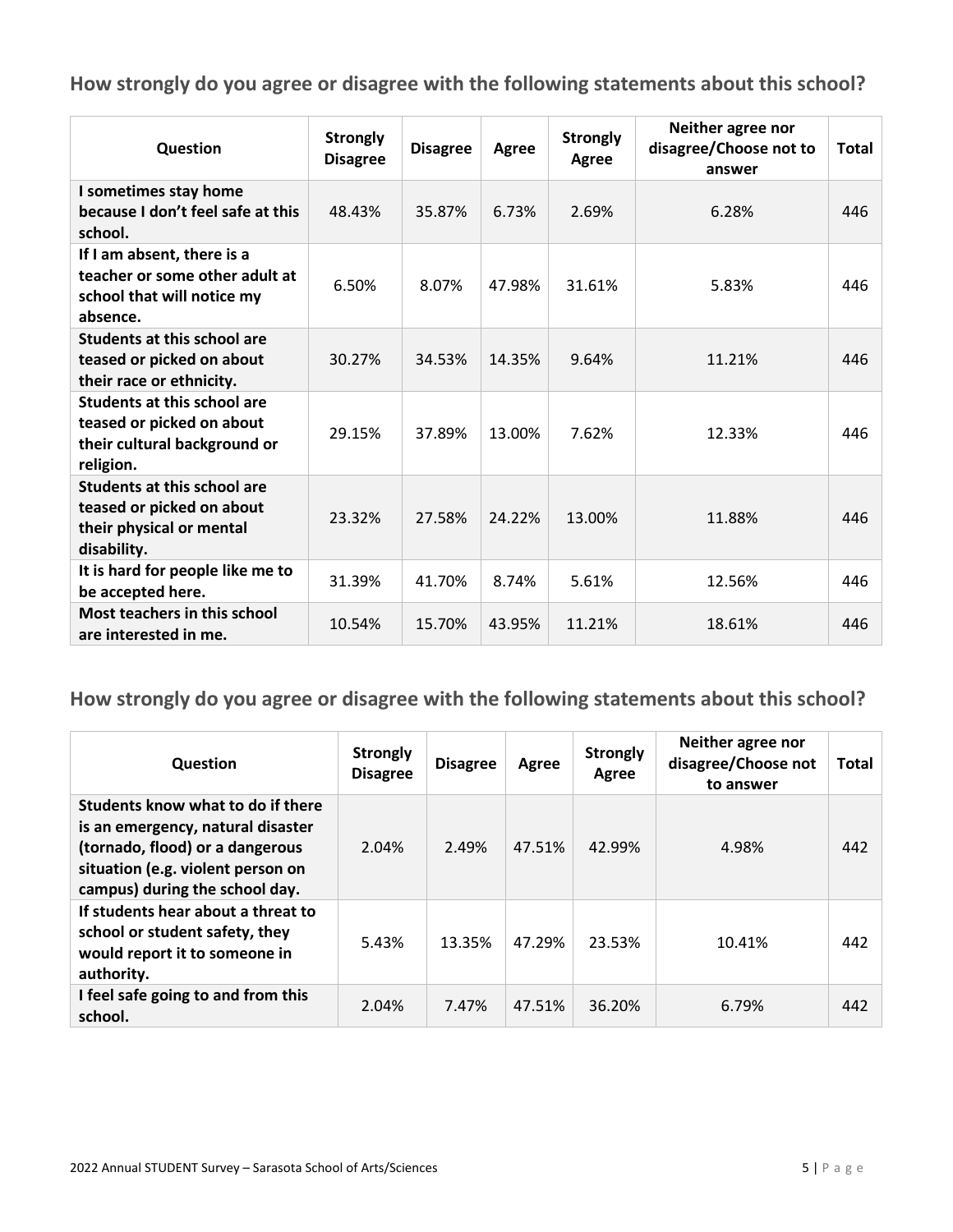| Question                                                                                       | <b>Strongly</b><br><b>Disagree</b> | <b>Disagree</b> | Agree  | <b>Strongly</b><br>Agree | Neither agree nor<br>disagree/Choose not to<br>answer | <b>Total</b> |
|------------------------------------------------------------------------------------------------|------------------------------------|-----------------|--------|--------------------------|-------------------------------------------------------|--------------|
| All students are treated the<br>same, regardless of whether<br>their parents are rich or poor. | 8.88%                              | 15.95%          | 41.00% | 21.41%                   | 12.76%                                                | 439          |
| Boys and girls are treated<br>equally well.                                                    | 15.72%                             | 17.54%          | 40.32% | 16.40%                   | 10.02%                                                | 439          |
| School rules are applied<br>equally to all students.                                           | 9.34%                              | 16.17%          | 41.91% | 26.20%                   | 6.38%                                                 | 439          |
| Discipline is fair.                                                                            | 11.85%                             | 20.96%          | 41.46% | 17.08%                   | 8.66%                                                 | 439          |
| I am treated with as much<br>respect as other students.                                        | 6.83%                              | 14.81%          | 45.79% | 18.91%                   | 13.67%                                                | 439          |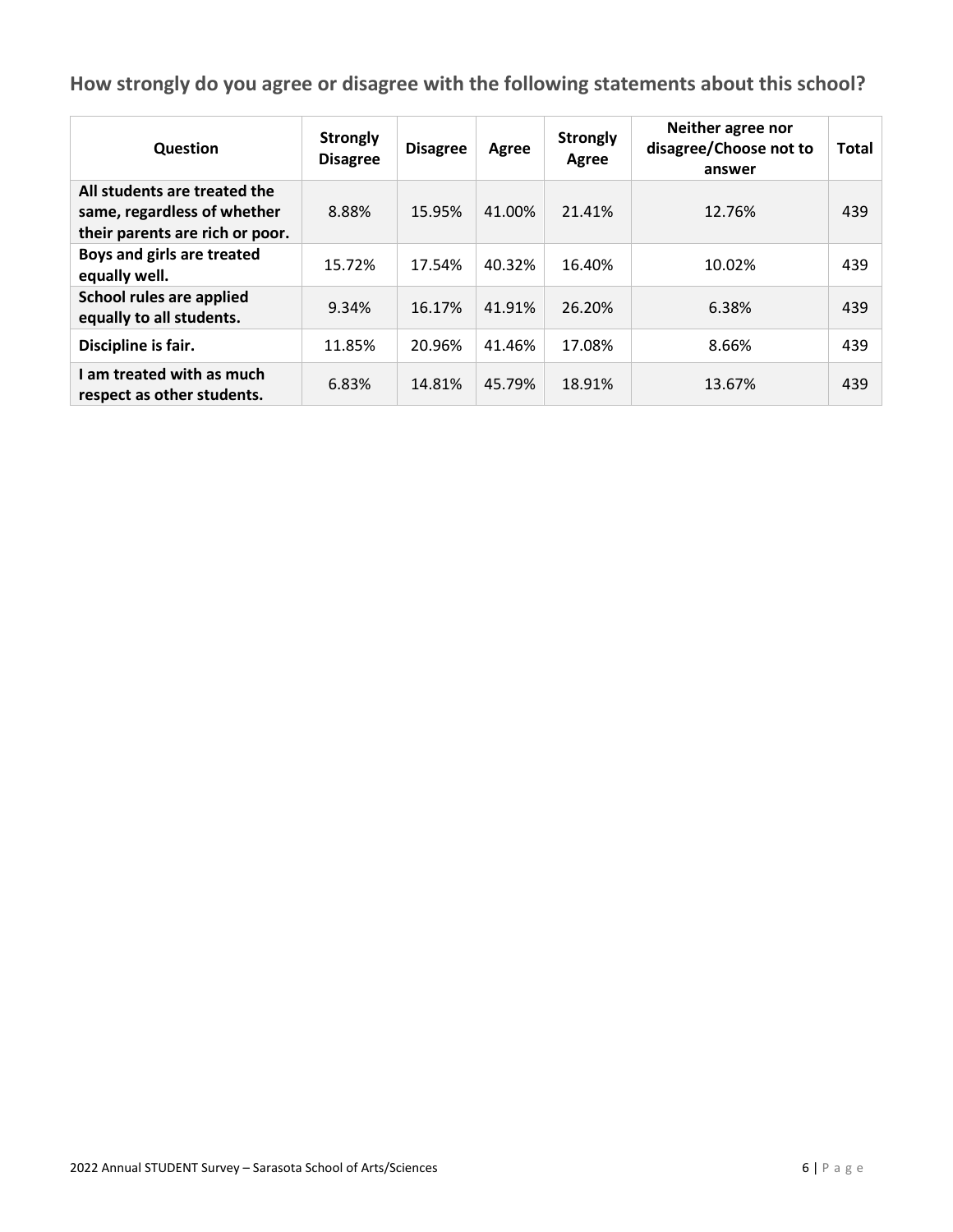## Sarasota Military Academy Annual Student Survey Report

*2022 Annual STUDENT Survey*

| Question                                                   | <b>Strongly</b><br><b>Disagree</b> | <b>Disagree</b> | <b>Agree</b> | <b>Strongly</b><br>Agree | Neither agree nor<br>disagree/Choose not to<br>answer | <b>Total</b> |
|------------------------------------------------------------|------------------------------------|-----------------|--------------|--------------------------|-------------------------------------------------------|--------------|
| My teachers care about<br>me.                              | 3.74%                              | 2.67%           | 56.68%       | 32.09%                   | 4.81%                                                 | 187          |
| My teachers make me<br>feel positive.                      | 4.28%                              | 9.09%           | 58.29%       | 17.11%                   | 11.23%                                                | 187          |
| I am happy to be at this<br>school.                        | 8.02%                              | 11.76%          | 42.25%       | 26.74%                   | 11.23%                                                | 187          |
| I feel like I am part of this<br>school.                   | 5.88%                              | 8.56%           | 47.59%       | 26.74%                   | 11.23%                                                | 187          |
| People here notice when<br>I am good at something.         | 5.35%                              | 11.23%          | 49.73%       | 22.46%                   | 11.23%                                                | 187          |
| Sometimes I feel as if I<br>don't belong here.             | 21.39%                             | 37.43%          | 18.72%       | 9.63%                    | 12.83%                                                | 187          |
| People at this school are<br>friendly to me.               | 5.88%                              | 5.35%           | 59.89%       | 20.86%                   | 8.02%                                                 | 187          |
| I feel very different from<br>most other students<br>here. | 8.56%                              | 35.83%          | 24.06%       | 13.90%                   | 17.65%                                                | 187          |
| I can really be myself<br>here.                            | 8.02%                              | 19.79%          | 42.78%       | 18.18%                   | 11.23%                                                | 187          |
| People know I can do<br>good work.                         | 3.74%                              | 4.81%           | 51.87%       | 34.22%                   | 5.35%                                                 | 187          |
| I wish I were in a<br>different school.                    | 28.34%                             | 28.34%          | 11.23%       | 12.83%                   | 19.25%                                                | 187          |
| I feel proud of belonging<br>to this school.               | 8.56%                              | 6.95%           | 40.11%       | 27.27%                   | 17.11%                                                | 187          |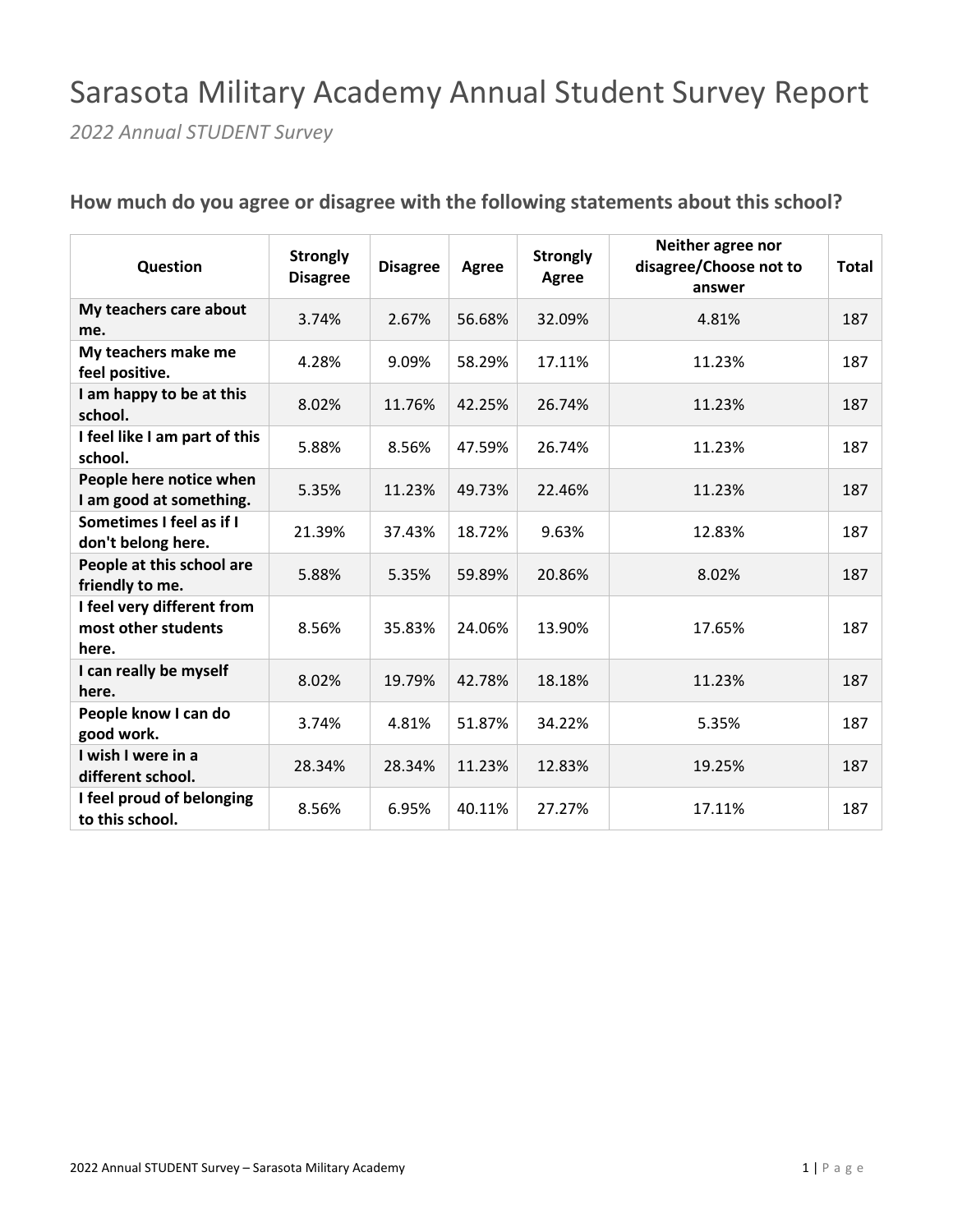**This question is about bullying. Bullying happens when one or more students tease, threaten, spread rumors about, hit, shove or hurt another student. It is not bullying when students of about the same strength or power argue or fight or tease each other in a friendly way. Bullies are usually stronger, or have more friends or money, or some other power over the student being bullied. Usually, bullying happens over and over, or the student being bullied thinks it might happen over and over. How strongly do you agree or disagree with the following statements about this school?** 

| Question                                                | <b>Strongly</b><br><b>Disagree</b> | <b>Disagree</b> | Agree  | <b>Strongly</b><br>Agree | Neither agree nor<br>disagree/Choose not to<br>answer | <b>Total</b> |
|---------------------------------------------------------|------------------------------------|-----------------|--------|--------------------------|-------------------------------------------------------|--------------|
| <b>Students at this school</b><br>are often bullied.    | 21.31%                             | 38.25%          | 15.85% | 7.10%                    | 17.49%                                                | 183          |
| <b>Students at this school</b><br>try to stop bullying. | 9.29%                              | 15.30%          | 44.81% | 12.57%                   | 18.03%                                                | 183          |
| Staff at this school try<br>to stop bullying.           | 5.46%                              | 9.29%           | 45.36% | 25.14%                   | 14.75%                                                | 183          |

**This question is about cyberbullying. Cyberbullying is bullying that takes place using electronic technology. Examples of cyberbullying include mean text messages or emails, rumors sent by email or posted on social networking sites, and embarrassing pictures, videos, websites, or fake profiles. How strongly do you agree or disagree with the following statements about this school?** 

| Students often spread mean rumors or lies about others at this school on the internet (i.e.,<br>Facebook, email, and instant messages). | Percentage |
|-----------------------------------------------------------------------------------------------------------------------------------------|------------|
| <b>Strongly Disagree</b>                                                                                                                | 10.44%     |
| <b>Disagree</b>                                                                                                                         | 27.47%     |
| Agree                                                                                                                                   | 21.43%     |
| <b>Strongly Agree</b>                                                                                                                   | 18.68%     |
| Neither agree or disagree/Choose not to answer                                                                                          | 21.98%     |
| <b>Total</b>                                                                                                                            | 182        |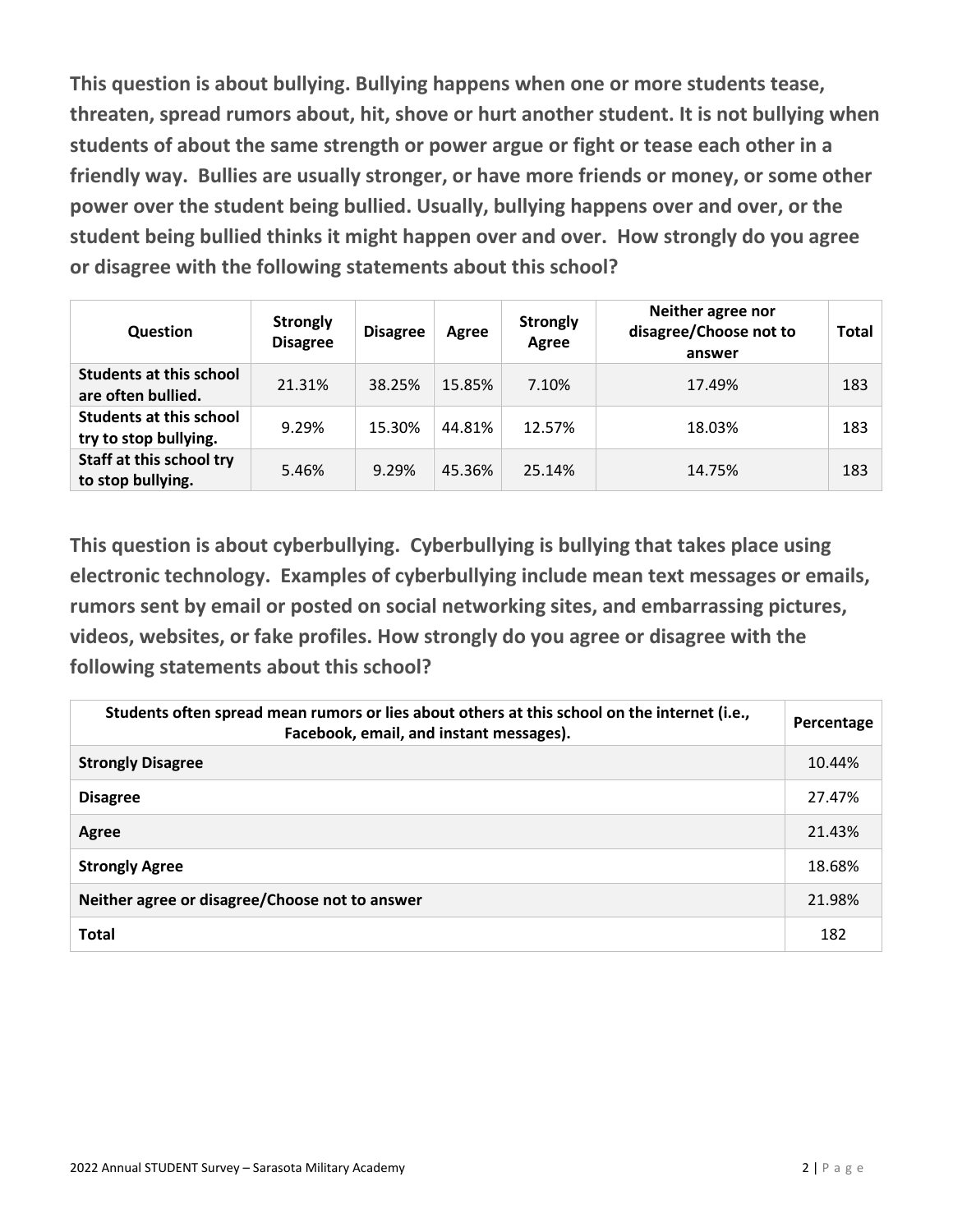| Question                                                                                             | <b>Strongly</b><br><b>Disagree</b> | <b>Disagree</b> | <b>Agree</b> | <b>Strongly</b><br>Agree | Neither agree nor<br>disagree/Choose not to<br>answer | Total |
|------------------------------------------------------------------------------------------------------|------------------------------------|-----------------|--------------|--------------------------|-------------------------------------------------------|-------|
| I can talk to my teachers<br>about problems I am having in<br>class.                                 | 9.77%                              | 5.17%           | 52.87%       | 23.56%                   | 8.62%                                                 | 174   |
| I can talk to a teacher or other<br>adult at this school about<br>something that is bothering<br>me. | 10.92%                             | 10.34%          | 49.43%       | 21.84%                   | 7.47%                                                 | 174   |
| Teachers are available when I<br>need to talk with them.                                             | 6.90%                              | 6.90%           | 58.62%       | 18.39%                   | 9.20%                                                 | 174   |
| My teachers give me<br>individual attention when I<br>need it.                                       | 5.17%                              | 9.77%           | 55.75%       | 20.11%                   | 9.20%                                                 | 174   |
| There's at least one teacher or<br>other adult in this school I can<br>talk to if I have a problem.  | 7.47%                              | 5.75%           | 44.25%       | 37.36%                   | 5.17%                                                 | 174   |
| Teachers here are not<br>interested in people like me.                                               | 28.74%                             | 48.85%          | 4.02%        | 2.87%                    | 15.52%                                                | 174   |
| The teachers here respect me.                                                                        | 4.60%                              | 5.75%           | 50.57%       | 27.01%                   | 12.07%                                                | 174   |

| Question                                                                          | <b>Strongly</b><br><b>Disagree</b> | <b>Disagree</b> | Agree  | <b>Strongly</b><br>Agree | Neither agree nor<br>disagree/Choose not to<br>answer | <b>Total</b> |
|-----------------------------------------------------------------------------------|------------------------------------|-----------------|--------|--------------------------|-------------------------------------------------------|--------------|
| My teachers make it clear to<br>me when I have misbehaved<br>in class.            | 0.61%                              | 4.85%           | 65.45% | 23.64%                   | 5.45%                                                 | 165          |
| My teachers expect me to<br>do my best all the time.                              | 1.82%                              | 3.64%           | 55.15% | 35.15%                   | 4.24%                                                 | 165          |
| My teachers praise me<br>when I work hard in school.                              | 3.64%                              | 19.39%          | 47.27% | 15.15%                   | 14.55%                                                | 165          |
| <b>Adults working at this</b><br>school reward students for<br>positive behavior. | 5.45%                              | 12.73%          | 50.30% | 12.12%                   | 19.39%                                                | 165          |
| My teachers handle<br>disruptions well in class.                                  | 7.88%                              | 15.15%          | 46.67% | 12.12%                   | 18.18%                                                | 165          |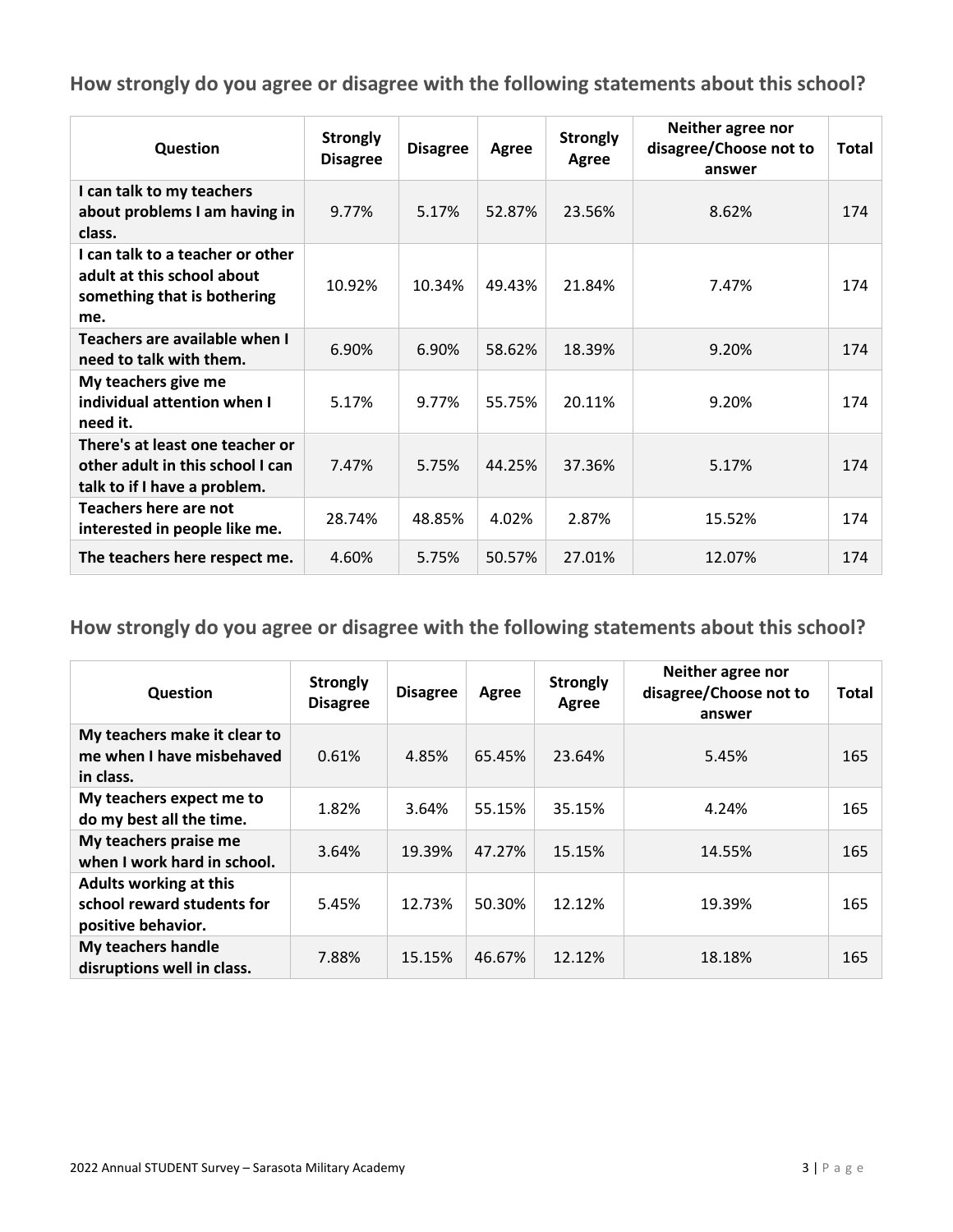| Question                                                                                           | <b>Strongly</b><br><b>Disagree</b> | <b>Disagree</b> | Agree  | <b>Strongly</b><br>Agree | Neither agree nor<br>disagree/Choose not to<br>answer | Total |
|----------------------------------------------------------------------------------------------------|------------------------------------|-----------------|--------|--------------------------|-------------------------------------------------------|-------|
| At this school, students have<br>chances to help decide things<br>like class activities and rules. | 6.37%                              | 8.92%           | 52.23% | 20.38%                   | 12.10%                                                | 157   |
| I have chances to be part of<br>class discussions or activities.                                   | 2.55%                              | 3.82%           | 66.24% | 22.29%                   | 5.10%                                                 | 157   |
| The things I'm learning in<br>school are important to me.                                          | 10.19%                             | 11.46%          | 41.40% | 19.75%                   | 17.20%                                                | 157   |
| My teachers often connect<br>what I am learning to life<br>outside the classroom.                  | 8.28%                              | 21.02%          | 42.68% | 17.20%                   | 10.83%                                                | 157   |
| I am included in many<br>activities at this school.                                                | 5.73%                              | 19.75%          | 41.40% | 21.66%                   | 11.46%                                                | 157   |
| My school helps me<br>understand about college and<br>career options.                              | 7.64%                              | 10.83%          | 50.32% | 24.20%                   | 7.01%                                                 | 157   |

| Question                                                                                                                      | <b>Strongly</b><br><b>Disagree</b> | <b>Disagree</b> | Agree  | <b>Strongly</b><br>Agree | Neither agree nor<br>disagree/Choose not<br>to answer | Total |
|-------------------------------------------------------------------------------------------------------------------------------|------------------------------------|-----------------|--------|--------------------------|-------------------------------------------------------|-------|
| I feel safe at this school.                                                                                                   | 3.27%                              | 8.50%           | 55.56% | 23.53%                   | 9.15%                                                 | 153   |
| Students at this school get along<br>well with each other.                                                                    | 8.50%                              | 9.80%           | 51.63% | 12.42%                   | 17.65%                                                | 153   |
| People of different cultural<br>backgrounds, races, or<br>ethnicities get along well at this<br>school.                       | 5.23%                              | 5.88%           | 53.59% | 21.57%                   | 13.73%                                                | 153   |
| Adults working at this school<br>help students develop strategies<br>to understand and control their<br>feelings and actions. | 6.54%                              | 16.34%          | 46.41% | 15.69%                   | 15.03%                                                | 153   |
| Students at this school stop and<br>think before doing anything<br>when they get angry.                                       | 22.22%                             | 34.64%          | 21.57% | 4.58%                    | 16.99%                                                | 153   |
| At this school, students work on<br>listening to others to understand<br>what they are trying to say.                         | 12.42%                             | 22.22%          | 41.18% | 5.88%                    | 18.30%                                                | 153   |
| Other students in this school<br>take my opinion seriously.                                                                   | 13.07%                             | 16.34%          | 35.29% | 13.73%                   | 21.57%                                                | 153   |
| Other students here like the way<br>I am.                                                                                     | 5.23%                              | 7.19%           | 46.41% | 14.38%                   | 26.80%                                                | 153   |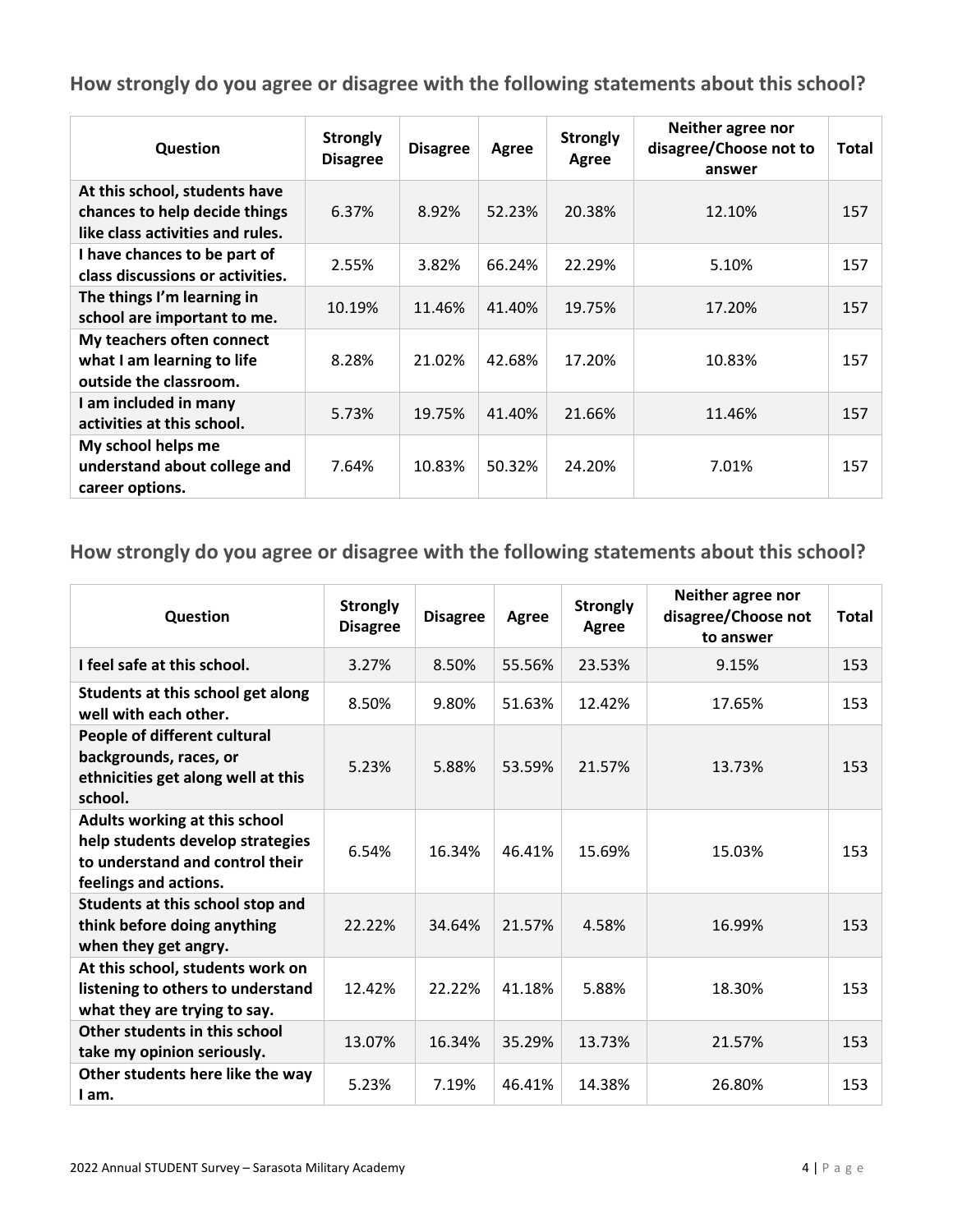| Question                                                                                                     | <b>Strongly</b><br><b>Disagree</b> | <b>Disagree</b> | Agree  | <b>Strongly</b><br>Agree | Neither agree nor<br>disagree/Choose not to<br>answer | <b>Total</b> |
|--------------------------------------------------------------------------------------------------------------|------------------------------------|-----------------|--------|--------------------------|-------------------------------------------------------|--------------|
| I sometimes stay home<br>because I don't feel safe at this<br>school.                                        | 44.59%                             | 38.51%          | 6.76%  | 2.03%                    | 8.11%                                                 | 148          |
| If I am absent, there is a<br>teacher or some other adult at<br>school that will notice my<br>absence.       | 8.78%                              | 4.05%           | 56.76% | 20.95%                   | 9.46%                                                 | 148          |
| Students at this school are<br>teased or picked on about<br>their race or ethnicity.                         | 30.41%                             | 41.22%          | 10.14% | 6.76%                    | 11.49%                                                | 148          |
| <b>Students at this school are</b><br>teased or picked on about<br>their cultural background or<br>religion. | 29.73%                             | 39.86%          | 10.14% | 8.11%                    | 12.16%                                                | 148          |
| <b>Students at this school are</b><br>teased or picked on about<br>their physical or mental<br>disability.   | 26.35%                             | 35.81%          | 18.92% | 8.11%                    | 10.81%                                                | 148          |
| It is hard for people like me to<br>be accepted here.                                                        | 30.41%                             | 43.92%          | 3.38%  | 5.41%                    | 16.89%                                                | 148          |
| <b>Most teachers in this school</b><br>are interested in me.                                                 | 6.08%                              | 10.14%          | 44.59% | 13.51%                   | 25.68%                                                | 148          |

| Question                                                                                                                                                                         | <b>Strongly</b><br><b>Disagree</b> | <b>Disagree</b> | Agree  | <b>Strongly</b><br>Agree | Neither agree nor<br>disagree/Choose not<br>to answer | <b>Total</b> |
|----------------------------------------------------------------------------------------------------------------------------------------------------------------------------------|------------------------------------|-----------------|--------|--------------------------|-------------------------------------------------------|--------------|
| Students know what to do if there<br>is an emergency, natural disaster<br>(tornado, flood) or a dangerous<br>situation (e.g. violent person on<br>campus) during the school day. | 4.08%                              | 6.12%           | 57.14% | 23.13%                   | 9.52%                                                 | 147          |
| If students hear about a threat to<br>school or student safety, they<br>would report it to someone in<br>authority.                                                              | 4.76%                              | 6.80%           | 47.62% | 19.73%                   | 21.09%                                                | 147          |
| I feel safe going to and from this<br>school.                                                                                                                                    | 4.08%                              | 2.72%           | 55.78% | 27.89%                   | 9.52%                                                 | 147          |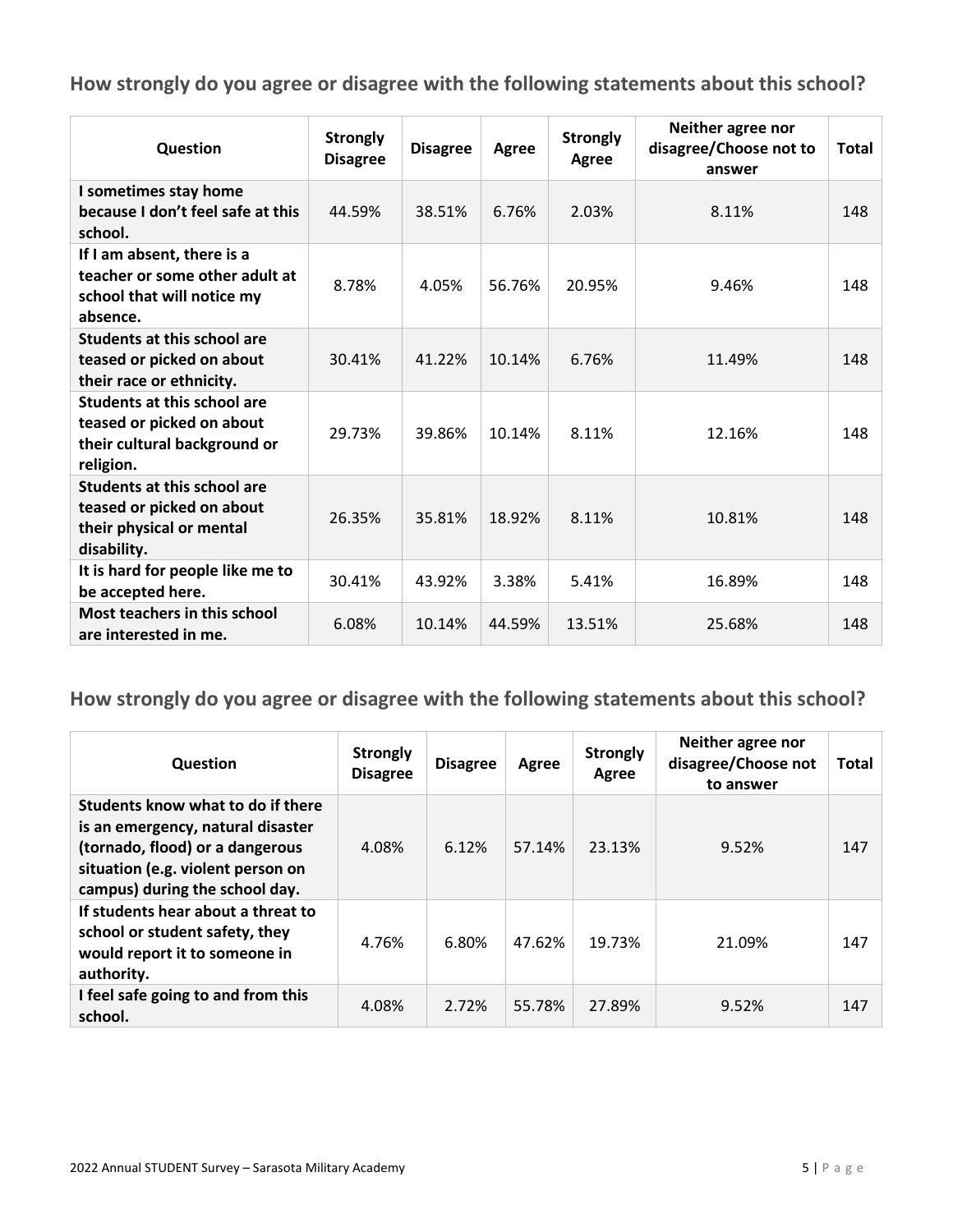| Question                                                                                       | <b>Strongly</b><br><b>Disagree</b> | <b>Disagree</b> | Agree  | <b>Strongly</b><br>Agree | Neither agree nor<br>disagree/Choose not to<br>answer | Total |
|------------------------------------------------------------------------------------------------|------------------------------------|-----------------|--------|--------------------------|-------------------------------------------------------|-------|
| All students are treated the<br>same, regardless of whether<br>their parents are rich or poor. | 8.45%                              | 13.38%          | 47.18% | 18.31%                   | 12.68%                                                | 142   |
| Boys and girls are treated<br>equally well.                                                    | 9.86%                              | 16.20%          | 46.48% | 14.08%                   | 13.38%                                                | 142   |
| School rules are applied<br>equally to all students.                                           | 11.27%                             | 12.68%          | 42.25% | 21.83%                   | 11.97%                                                | 142   |
| Discipline is fair.                                                                            | 11.27%                             | 7.75%           | 49.30% | 16.90%                   | 14.79%                                                | 142   |
| I am treated with as much<br>respect as other students.                                        | 8.45%                              | 7.75%           | 50.00% | 20.42%                   | 13.38%                                                | 142   |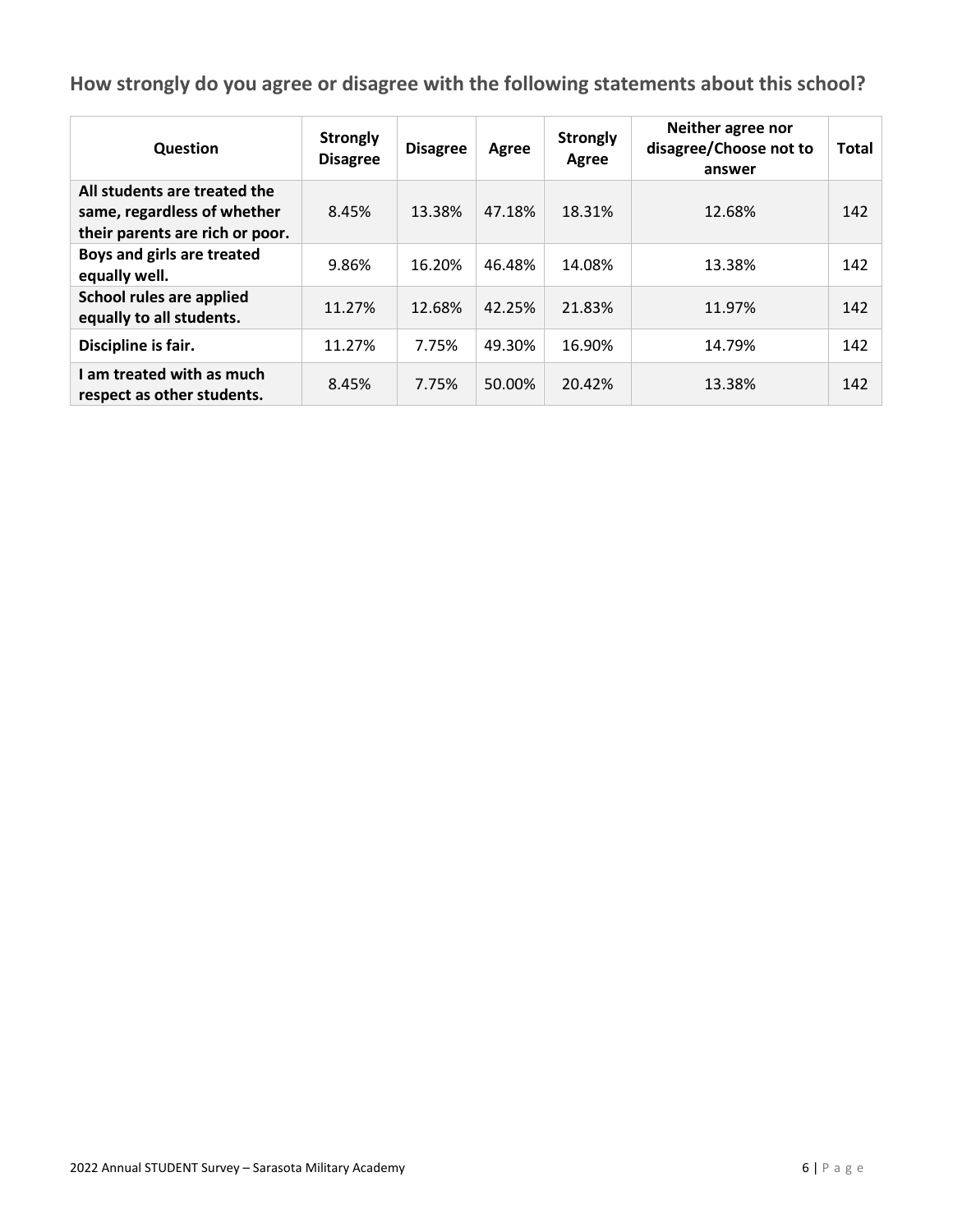## Sarasota Suncoast Academy Student Report

*2022 Annual Student Survey*

## *Please note that a report was not generated for your school if fewer than 3 individuals responded.*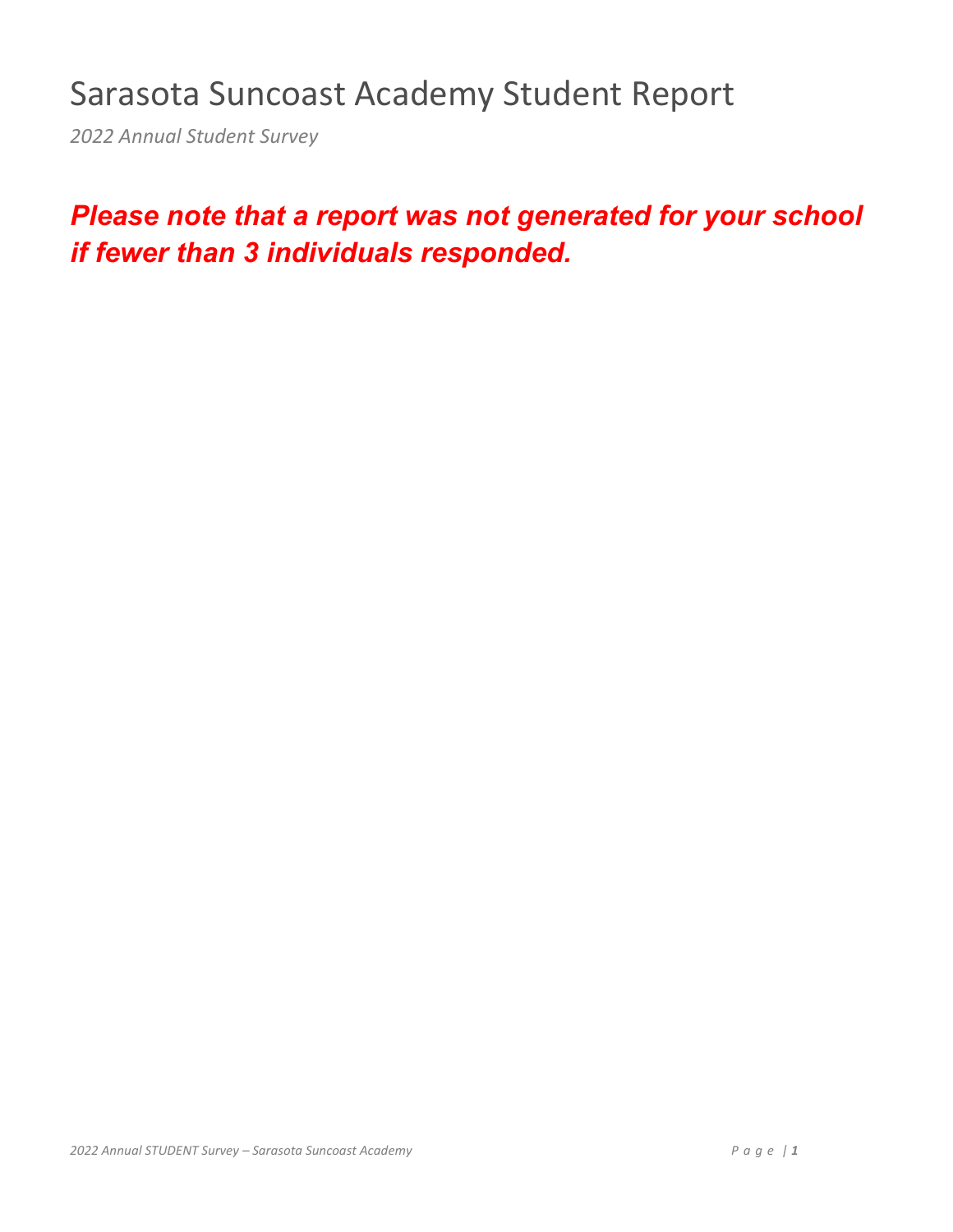Suncoast School for Innovative Studies Student Report

*2022 Annual Student Survey*

## *Please note that a report was not generated for your school if fewer than 3 individuals responded.*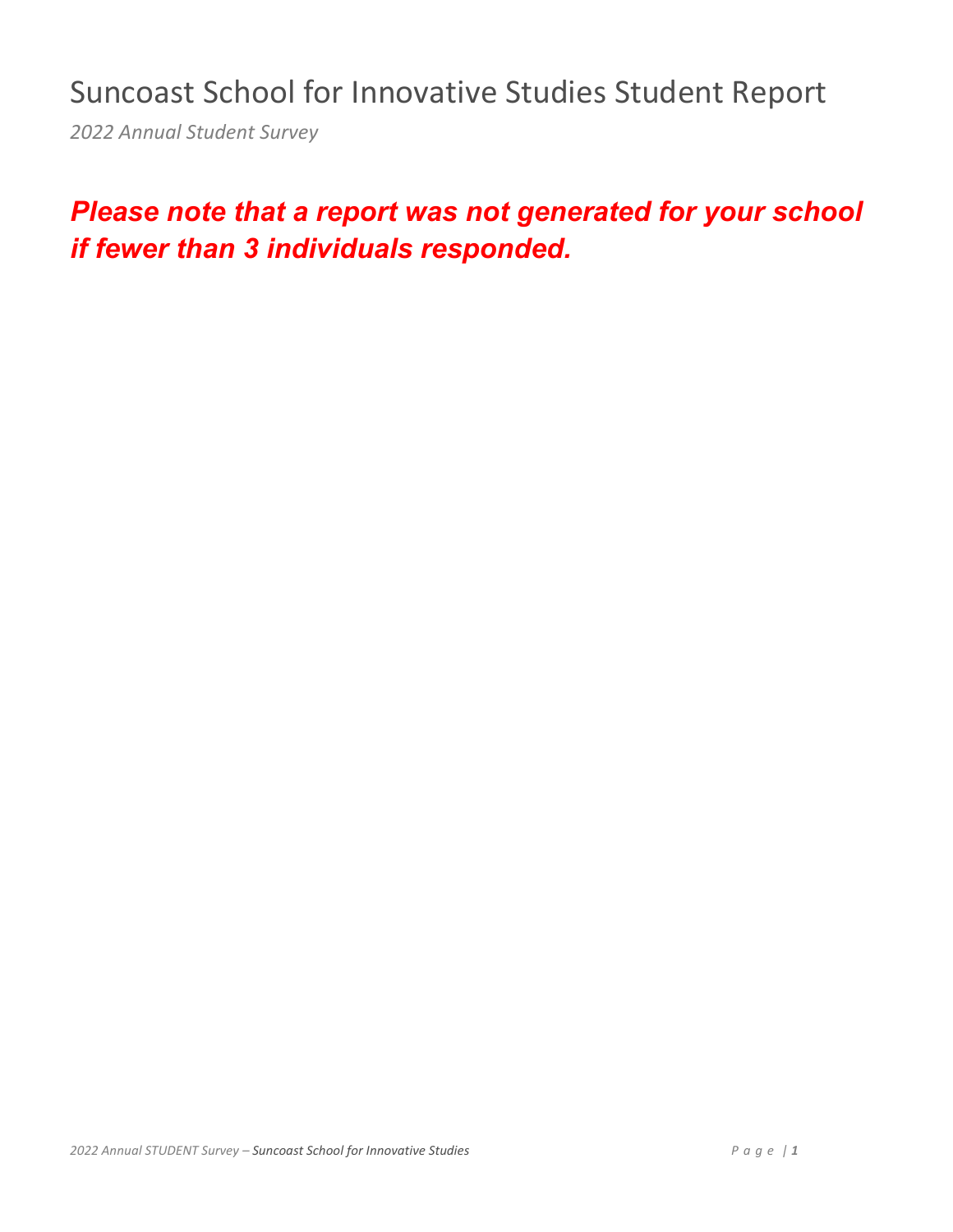## Student Leadership Academy Student Report

*2022 Annual Student Survey*

## *Please note that a report was not generated for your school if fewer than 3 individuals responded.*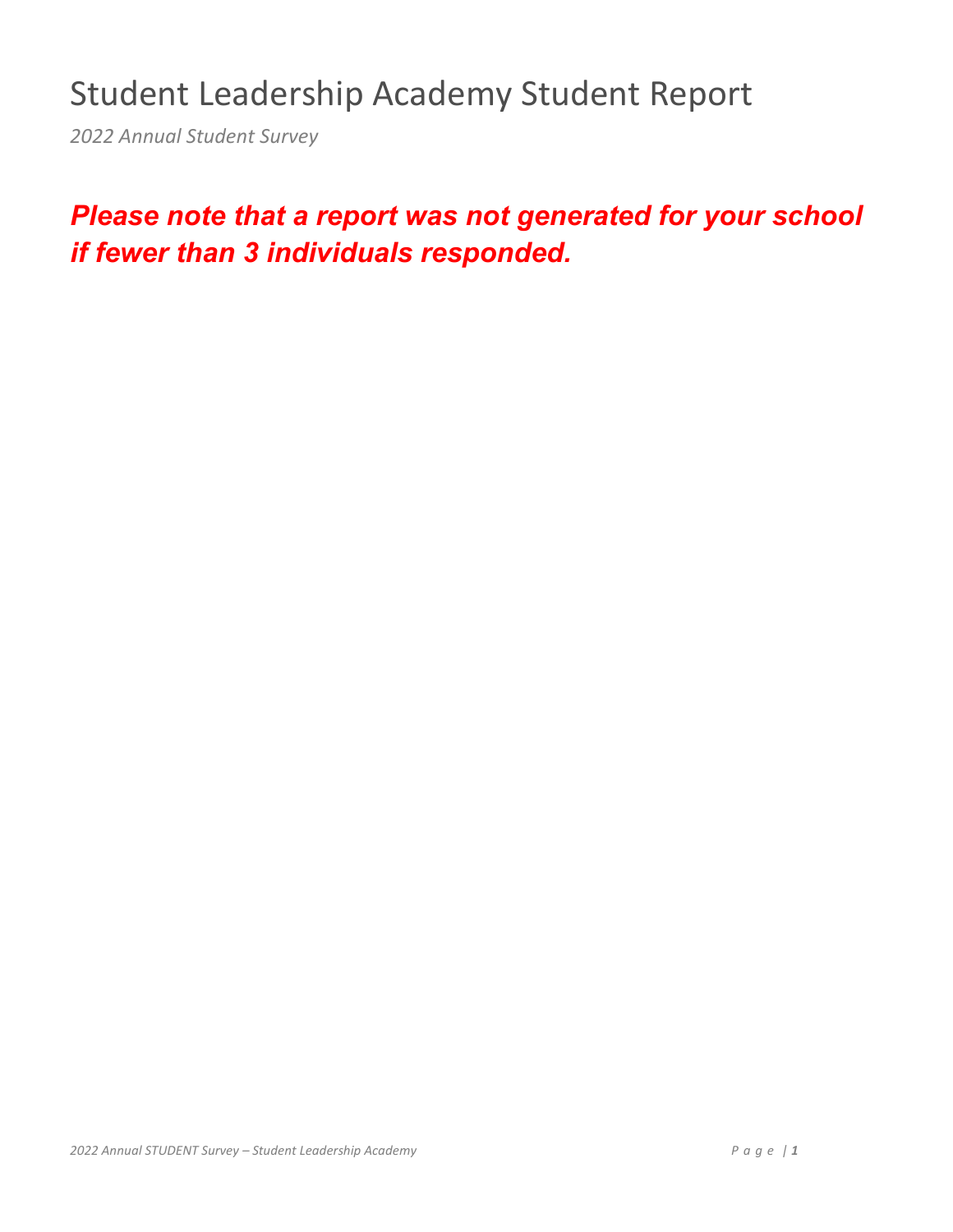# Triad School Student Survey Report

*2022 Annual STUDENT Survey*

| Question                                                   | <b>Strongly</b><br><b>Disagree</b> | <b>Disagree</b> | Agree  | <b>Strongly</b><br>Agree | Neither agree nor<br>disagree/Choose not to<br>answer | <b>Total</b> |
|------------------------------------------------------------|------------------------------------|-----------------|--------|--------------------------|-------------------------------------------------------|--------------|
| My teachers care about<br>me.                              | 20.35%                             | 7.08%           | 35.40% | 18.58%                   | 18.58%                                                | 113          |
| My teachers make me<br>feel positive.                      | 23.89%                             | 8.85%           | 38.94% | 8.85%                    | 19.47%                                                | 113          |
| I am happy to be at this<br>school.                        | 32.74%                             | 19.47%          | 18.58% | 15.93%                   | 13.27%                                                | 113          |
| I feel like I am part of this<br>school.                   | 26.55%                             | 15.93%          | 26.55% | 17.70%                   | 13.27%                                                | 113          |
| People here notice when<br>I am good at something.         | 21.24%                             | 14.16%          | 29.20% | 20.35%                   | 15.04%                                                | 113          |
| Sometimes I feel as if I<br>don't belong here.             | 15.04%                             | 16.81%          | 22.12% | 29.20%                   | 16.81%                                                | 113          |
| People at this school are<br>friendly to me.               | 22.12%                             | 9.73%           | 30.97% | 16.81%                   | 20.35%                                                | 113          |
| I feel very different from<br>most other students<br>here. | 15.93%                             | 14.16%          | 25.66% | 30.97%                   | 13.27%                                                | 113          |
| I can really be myself<br>here.                            | 28.32%                             | 15.93%          | 26.55% | 15.93%                   | 13.27%                                                | 113          |
| People know I can do<br>good work.                         | 19.47%                             | 7.08%           | 33.63% | 25.66%                   | 14.16%                                                | 113          |
| I wish I were in a<br>different school.                    | 23.01%                             | 8.85%           | 20.35% | 33.63%                   | 14.16%                                                | 113          |
| I feel proud of belonging<br>to this school.               | 38.94%                             | 15.93%          | 15.04% | 15.04%                   | 15.04%                                                | 113          |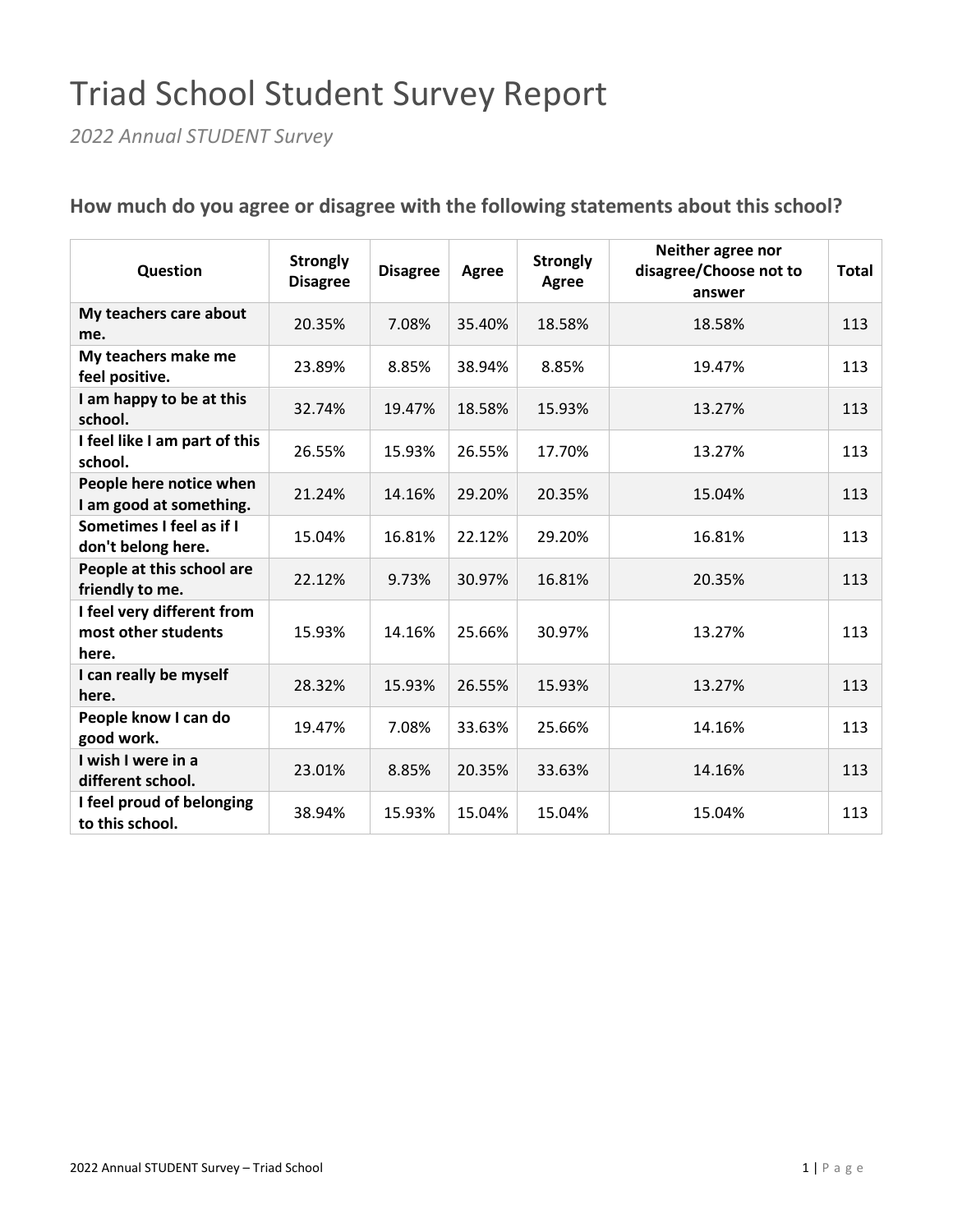**This question is about bullying. Bullying happens when one or more students tease, threaten, spread rumors about, hit, shove or hurt another student. It is not bullying when students of about the same strength or power argue or fight or tease each other in a friendly way. Bullies are usually stronger, or have more friends or money, or some other power over the student being bullied. Usually, bullying happens over and over, or the student being bullied thinks it might happen over and over. How strongly do you agree or disagree with the following statements about this school?** 

| Question                                                | <b>Strongly</b><br><b>Disagree</b> | <b>Disagree</b> | Agree  | <b>Strongly</b><br>Agree | Neither agree nor<br>disagree/Choose not to<br>answer | <b>Total</b> |
|---------------------------------------------------------|------------------------------------|-----------------|--------|--------------------------|-------------------------------------------------------|--------------|
| <b>Students at this school</b><br>are often bullied.    | 16.36%                             | 12.73%          | 23.64% | 31.82%                   | 15.45%                                                | 110          |
| <b>Students at this school</b><br>try to stop bullying. | 39.09%                             | 14.55%          | 20.91% | 7.27%                    | 18.18%                                                | 110          |
| Staff at this school try<br>to stop bullying.           | 20.00%                             | 11.82%          | 26.36% | 24.55%                   | 17.27%                                                | 110          |

**This question is about cyberbullying. Cyberbullying is bullying that takes place using electronic technology. Examples of cyberbullying include mean text messages or emails, rumors sent by email or posted on social networking sites, and embarrassing pictures, videos, websites, or fake profiles. How strongly do you agree or disagree with the following statements about this school?** 

| Students often spread mean rumors or lies about others at this school on the internet (i.e.,<br>Facebook, email, and instant messages). | Percentage |
|-----------------------------------------------------------------------------------------------------------------------------------------|------------|
| <b>Strongly Disagree</b>                                                                                                                | 20.56%     |
| <b>Disagree</b>                                                                                                                         | 3.74%      |
| Agree                                                                                                                                   | 18.69%     |
| <b>Strongly Agree</b>                                                                                                                   | 39.25%     |
| Neither agree or disagree/Choose not to answer                                                                                          | 17.76%     |
| <b>Total</b>                                                                                                                            | 107        |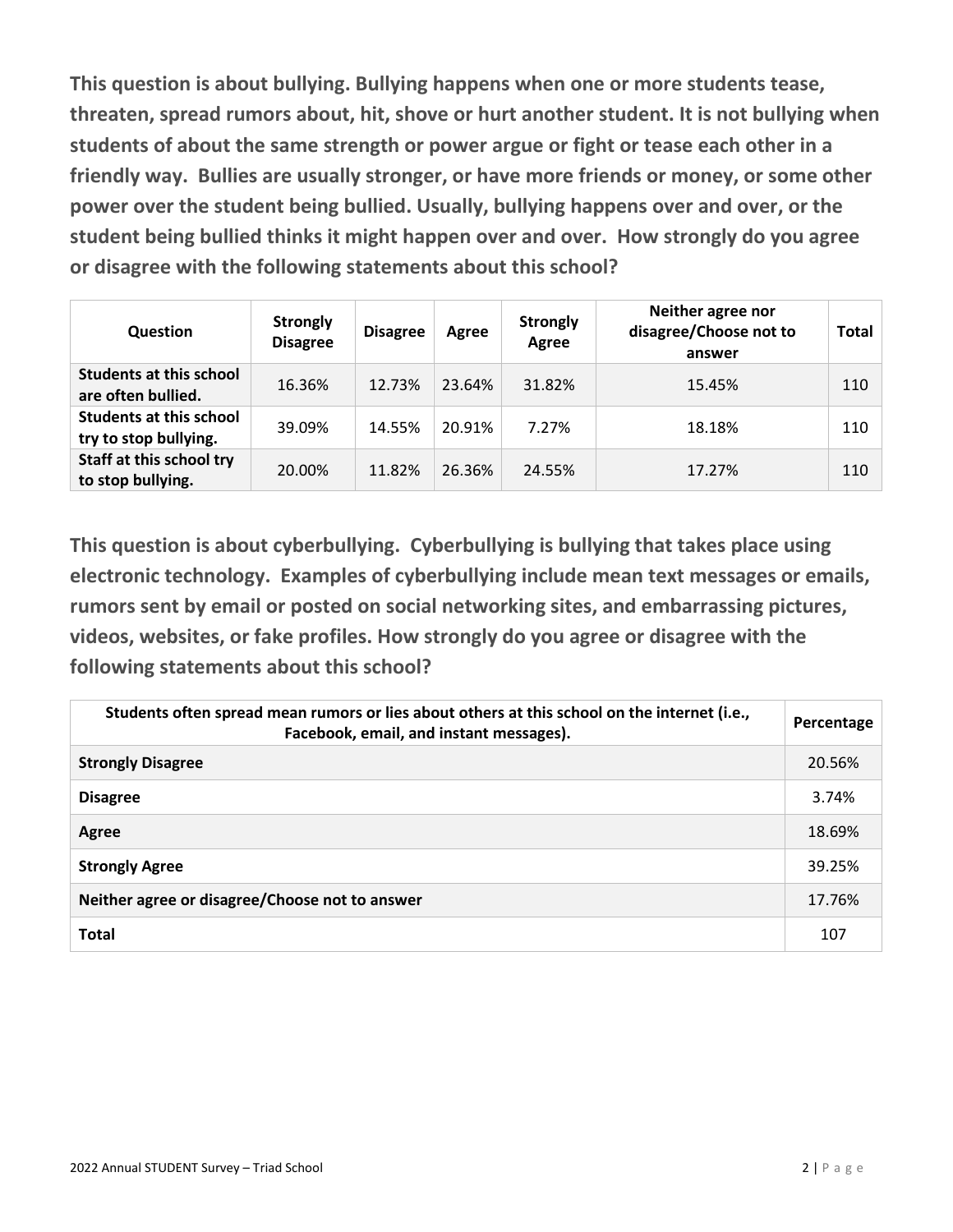| Question                                                                                             | <b>Strongly</b><br><b>Disagree</b> | <b>Disagree</b> | Agree  | <b>Strongly</b><br>Agree | Neither agree nor<br>disagree/Choose not to<br>answer | Total |
|------------------------------------------------------------------------------------------------------|------------------------------------|-----------------|--------|--------------------------|-------------------------------------------------------|-------|
| I can talk to my teachers<br>about problems I am having in<br>class.                                 | 18.27%                             | 10.58%          | 35.58% | 19.23%                   | 16.35%                                                | 104   |
| I can talk to a teacher or other<br>adult at this school about<br>something that is bothering<br>me. | 21.15%                             | 11.54%          | 28.85% | 24.04%                   | 14.42%                                                | 104   |
| Teachers are available when I<br>need to talk with them.                                             | 16.35%                             | 12.50%          | 35.58% | 15.38%                   | 20.19%                                                | 104   |
| My teachers give me<br>individual attention when I<br>need it.                                       | 18.27%                             | 16.35%          | 33.65% | 13.46%                   | 18.27%                                                | 104   |
| There's at least one teacher or<br>other adult in this school I can<br>talk to if I have a problem.  | 14.42%                             | 4.81%           | 29.81% | 37.50%                   | 13.46%                                                | 104   |
| Teachers here are not<br>interested in people like me.                                               | 32.69%                             | 20.19%          | 13.46% | 8.65%                    | 25.00%                                                | 104   |
| The teachers here respect me.                                                                        | 23.08%                             | 2.88%           | 32.69% | 20.19%                   | 21.15%                                                | 104   |

| Question                                                                          | <b>Strongly</b><br><b>Disagree</b> | <b>Disagree</b> | Agree  | <b>Strongly</b><br>Agree | Neither agree nor<br>disagree/Choose not to<br>answer | <b>Total</b> |
|-----------------------------------------------------------------------------------|------------------------------------|-----------------|--------|--------------------------|-------------------------------------------------------|--------------|
| My teachers make it clear to<br>me when I have misbehaved<br>in class.            | 12.75%                             | 1.96%           | 42.16% | 26.47%                   | 16.67%                                                | 102          |
| My teachers expect me to<br>do my best all the time.                              | 10.78%                             | 3.92%           | 32.35% | 35.29%                   | 17.65%                                                | 102          |
| My teachers praise me<br>when I work hard in school.                              | 16.67%                             | 11.76%          | 35.29% | 16.67%                   | 19.61%                                                | 102          |
| <b>Adults working at this</b><br>school reward students for<br>positive behavior. | 16.67%                             | 0.98%           | 38.24% | 27.45%                   | 16.67%                                                | 102          |
| My teachers handle<br>disruptions well in class.                                  | 29.41%                             | 12.75%          | 25.49% | 13.73%                   | 18.63%                                                | 102          |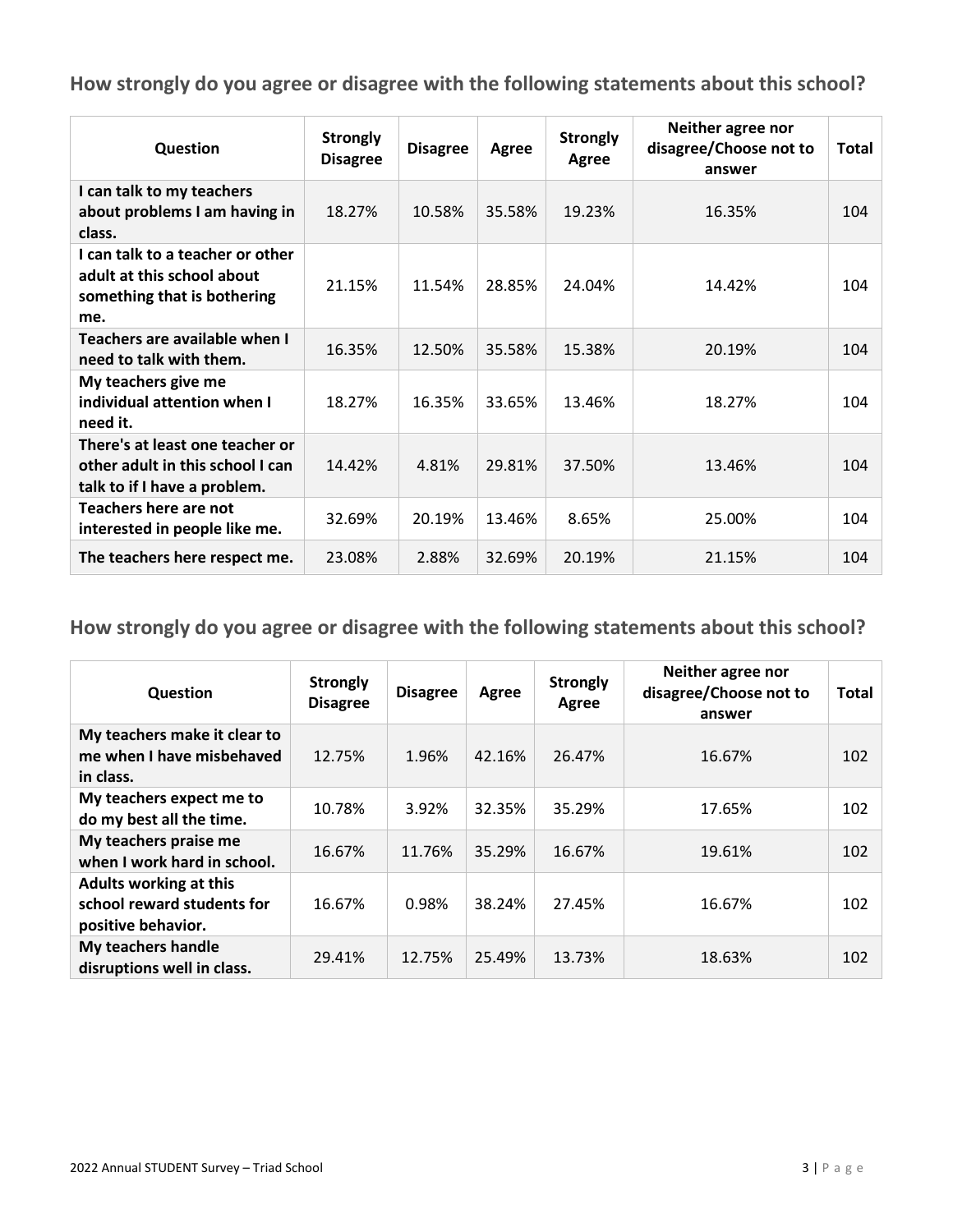| Question                                                                                           | <b>Strongly</b><br><b>Disagree</b> | <b>Disagree</b> | Agree  | <b>Strongly</b><br>Agree | Neither agree nor<br>disagree/Choose not to<br>answer | Total |
|----------------------------------------------------------------------------------------------------|------------------------------------|-----------------|--------|--------------------------|-------------------------------------------------------|-------|
| At this school, students have<br>chances to help decide things<br>like class activities and rules. | 22.55%                             | 15.69%          | 32.35% | 11.76%                   | 17.65%                                                | 102   |
| I have chances to be part of<br>class discussions or activities.                                   | 17.65%                             | 12.75%          | 33.33% | 15.69%                   | 20.59%                                                | 102   |
| The things I'm learning in<br>school are important to me.                                          | 21.57%                             | 12.75%          | 24.51% | 18.63%                   | 22.55%                                                | 102   |
| My teachers often connect<br>what I am learning to life<br>outside the classroom.                  | 27.45%                             | 10.78%          | 26.47% | 12.75%                   | 22.55%                                                | 102   |
| I am included in many<br>activities at this school.                                                | 23.53%                             | 13.73%          | 29.41% | 11.76%                   | 21.57%                                                | 102   |
| My school helps me<br>understand about college and<br>career options.                              | 18.63%                             | 15.69%          | 27.45% | 13.73%                   | 24.51%                                                | 102   |

| Question                                                                                                                      | <b>Strongly</b><br><b>Disagree</b> | <b>Disagree</b> | Agree  | <b>Strongly</b><br>Agree | Neither agree nor<br>disagree/Choose not<br>to answer | Total |
|-------------------------------------------------------------------------------------------------------------------------------|------------------------------------|-----------------|--------|--------------------------|-------------------------------------------------------|-------|
| I feel safe at this school.                                                                                                   | 21.78%                             | 11.88%          | 33.66% | 13.86%                   | 18.81%                                                | 101   |
| Students at this school get along<br>well with each other.                                                                    | 33.66%                             | 12.87%          | 20.79% | 6.93%                    | 25.74%                                                | 101   |
| People of different cultural<br>backgrounds, races, or<br>ethnicities get along well at this<br>school.                       | 18.81%                             | 7.92%           | 33.66% | 13.86%                   | 25.74%                                                | 101   |
| Adults working at this school<br>help students develop strategies<br>to understand and control their<br>feelings and actions. | 17.82%                             | 8.91%           | 34.65% | 14.85%                   | 23.76%                                                | 101   |
| Students at this school stop and<br>think before doing anything<br>when they get angry.                                       | 41.58%                             | 20.79%          | 13.86% | 3.96%                    | 19.80%                                                | 101   |
| At this school, students work on<br>listening to others to understand<br>what they are trying to say.                         | 29.70%                             | 21.78%          | 22.77% | 2.97%                    | 22.77%                                                | 101   |
| Other students in this school<br>take my opinion seriously.                                                                   | 31.68%                             | 14.85%          | 16.83% | 8.91%                    | 27.72%                                                | 101   |
| Other students here like the way<br>I am.                                                                                     | 25.74%                             | 7.92%           | 22.77% | 12.87%                   | 30.69%                                                | 101   |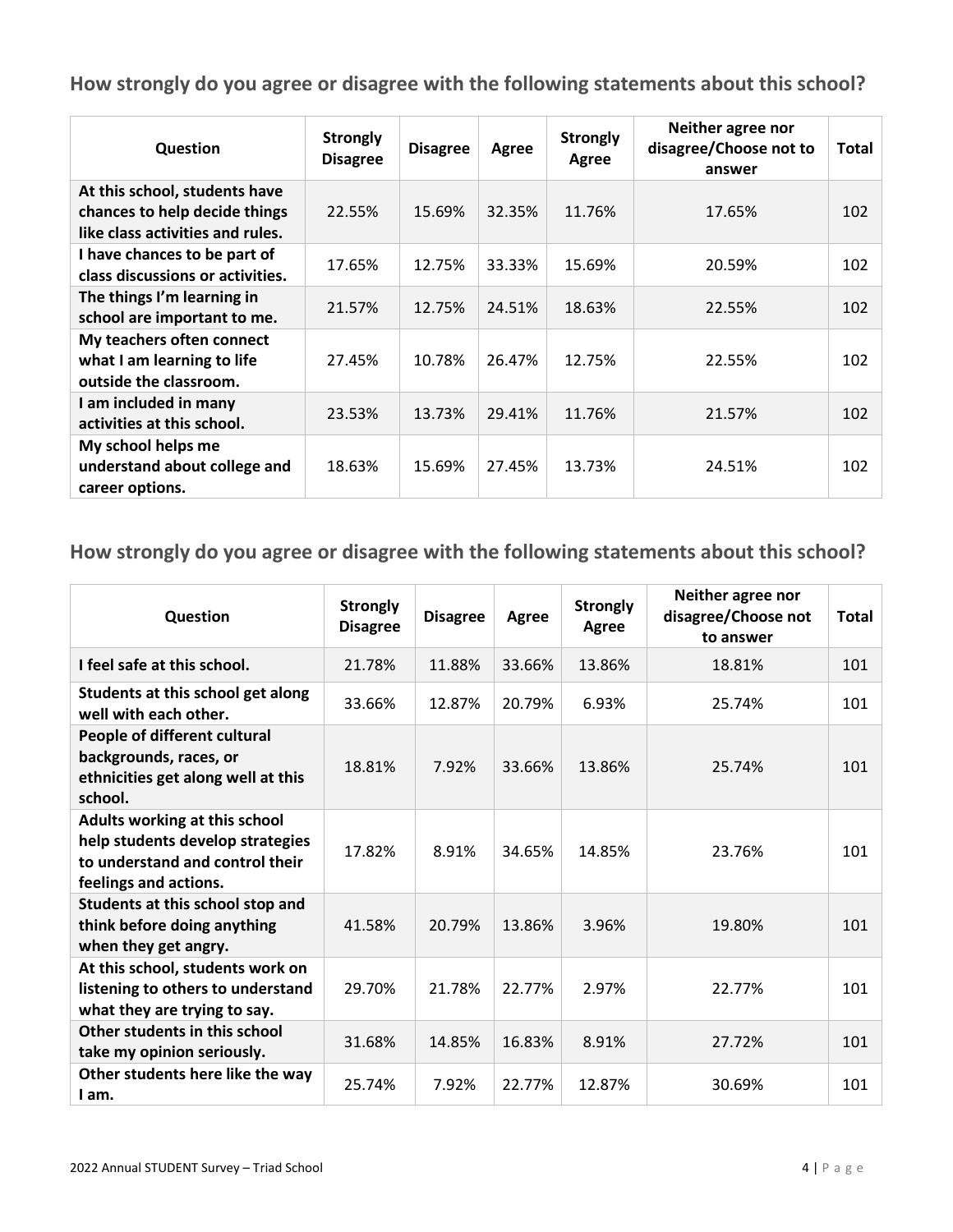| Question                                                                                                     | <b>Strongly</b><br><b>Disagree</b> | <b>Disagree</b> | Agree  | <b>Strongly</b><br>Agree | Neither agree nor<br>disagree/Choose not to<br>answer | Total |
|--------------------------------------------------------------------------------------------------------------|------------------------------------|-----------------|--------|--------------------------|-------------------------------------------------------|-------|
| I sometimes stay home<br>because I don't feel safe at this<br>school.                                        | 34.65%                             | 21.78%          | 13.86% | 11.88%                   | 17.82%                                                | 101   |
| If I am absent, there is a<br>teacher or some other adult at<br>school that will notice my<br>absence.       | 16.83%                             | 9.90%           | 27.72% | 19.80%                   | 25.74%                                                | 101   |
| <b>Students at this school are</b><br>teased or picked on about<br>their race or ethnicity.                  | 19.80%                             | 18.81%          | 12.87% | 14.85%                   | 33.66%                                                | 101   |
| <b>Students at this school are</b><br>teased or picked on about<br>their cultural background or<br>religion. | 20.79%                             | 16.83%          | 16.83% | 13.86%                   | 31.68%                                                | 101   |
| <b>Students at this school are</b><br>teased or picked on about<br>their physical or mental<br>disability.   | 14.85%                             | 11.88%          | 23.76% | 18.81%                   | 30.69%                                                | 101   |
| It is hard for people like me to<br>be accepted here.                                                        | 25.74%                             | 16.83%          | 18.81% | 14.85%                   | 23.76%                                                | 101   |
| <b>Most teachers in this school</b><br>are interested in me.                                                 | 16.83%                             | 13.86%          | 26.73% | 12.87%                   | 29.70%                                                | 101   |

| Question                                                                                                                                                                         | <b>Strongly</b><br><b>Disagree</b> | <b>Disagree</b> | Agree  | <b>Strongly</b><br>Agree | Neither agree nor<br>disagree/Choose not<br>to answer | Total |
|----------------------------------------------------------------------------------------------------------------------------------------------------------------------------------|------------------------------------|-----------------|--------|--------------------------|-------------------------------------------------------|-------|
| Students know what to do if there<br>is an emergency, natural disaster<br>(tornado, flood) or a dangerous<br>situation (e.g. violent person on<br>campus) during the school day. | 17.82%                             | 4.95%           | 32.67% | 24.75%                   | 19.80%                                                | 101   |
| If students hear about a threat to<br>school or student safety, they<br>would report it to someone in<br>authority.                                                              | 16.83%                             | 8.91%           | 31.68% | 14.85%                   | 27.72%                                                | 101   |
| I feel safe going to and from this<br>school.                                                                                                                                    | 14.85%                             | 8.91%           | 29.70% | 25.74%                   | 20.79%                                                | 101   |